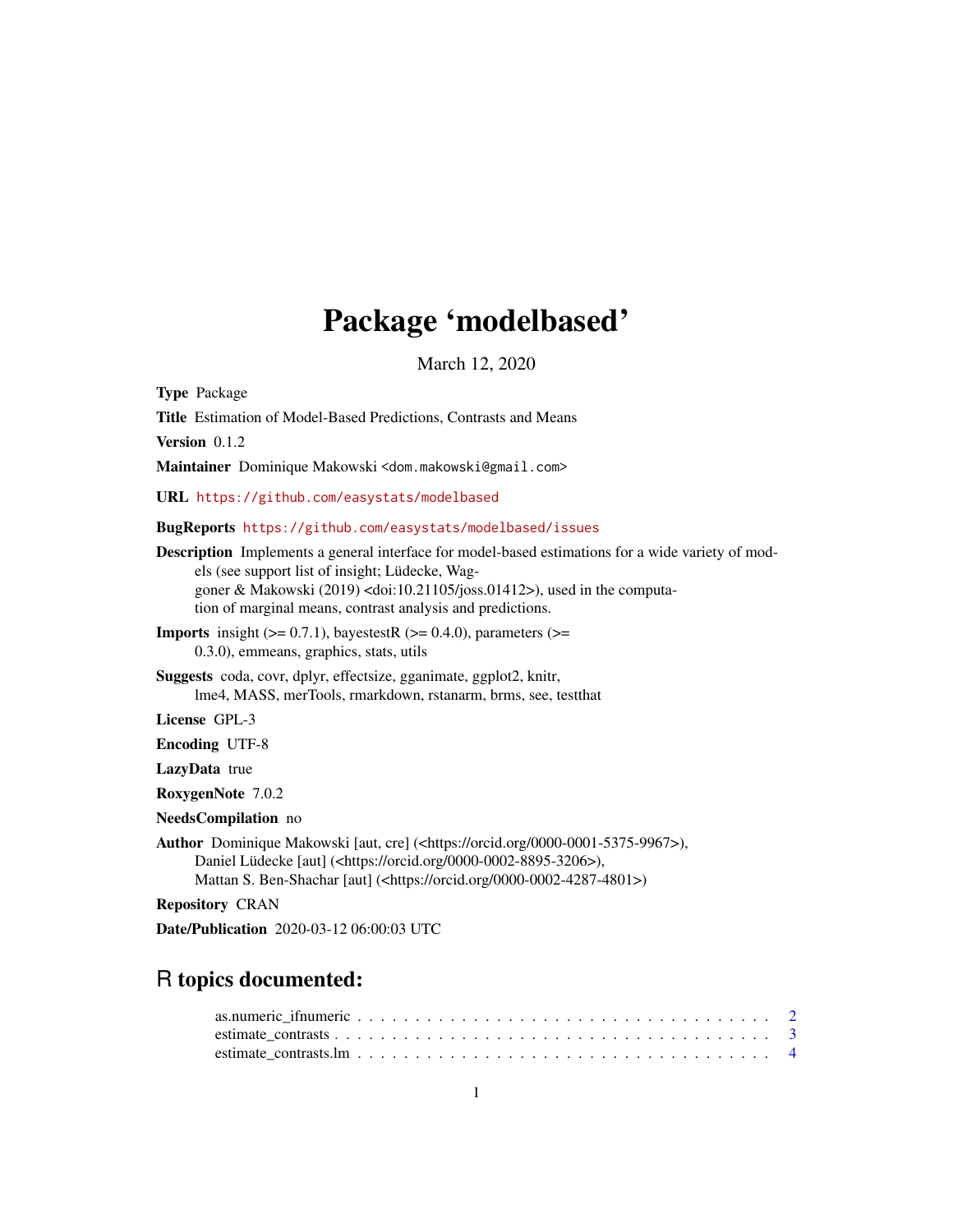<span id="page-1-0"></span>

| Index | 27 |
|-------|----|

as.numeric\_ifnumeric *Convert to Numeric if Possible*

# Description

Tries to convert vector to numeric if possible. Otherwise, leaves it as is.

# Usage

```
as.numeric_ifnumeric(x)
```
### Arguments

x A vector to be converted.

#### Value

Numeric

# Examples

```
as.numeric_ifnumeric(c("1", "2"))
as.numeric_ifnumeric(c("1", "2", "A"))
```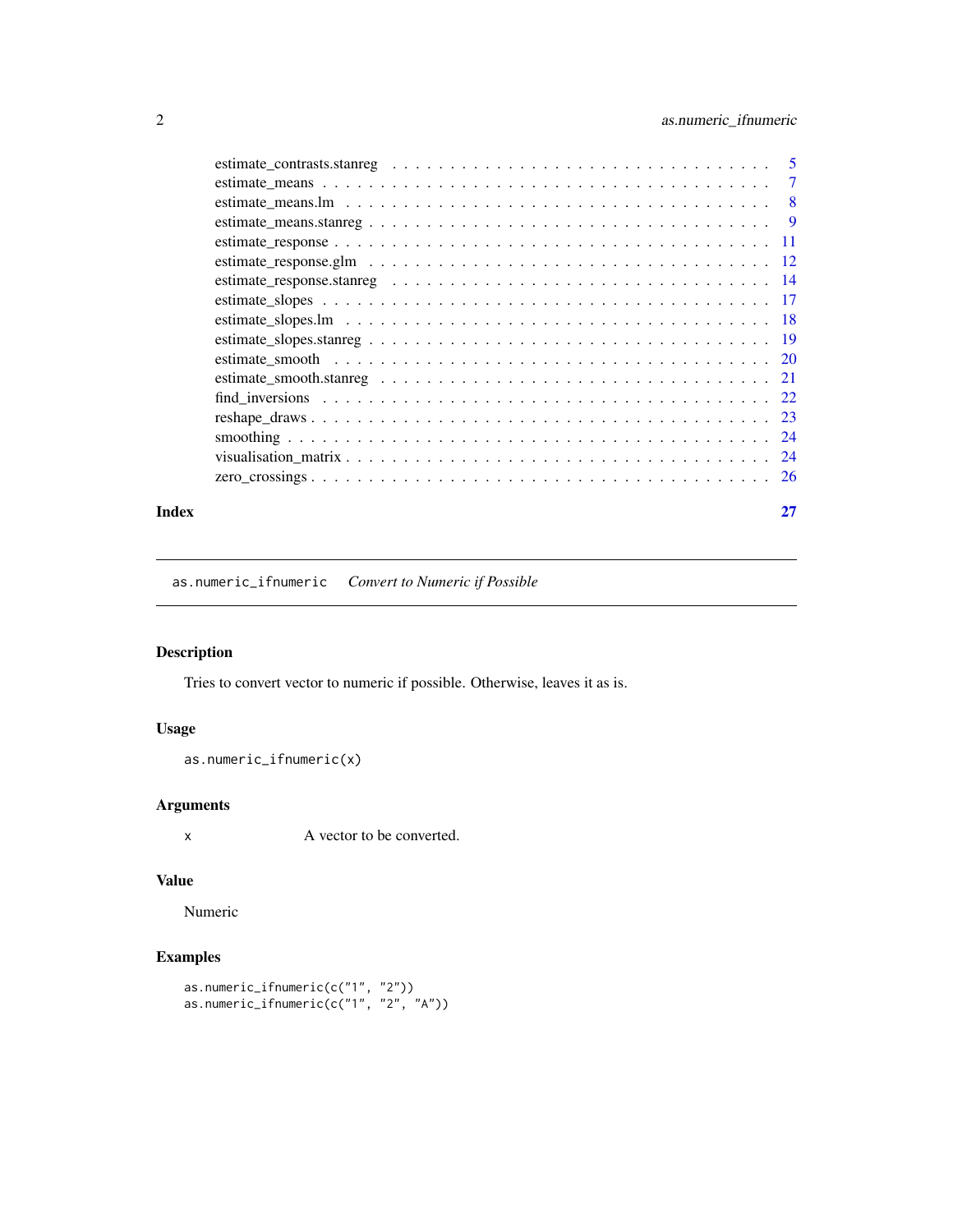<span id="page-2-0"></span>estimate\_contrasts *Estimate contrasts between factor levels*

#### Description

Contrast analysis. See the documentation for your object's class:

- [Frequentist models](#page-3-1)
- [Bayesian models](#page-4-1)

#### Usage

```
estimate_contrasts(
 model,
 levels = NULL,
 fixed = NULL,modulate = NULL,
 transform = "none",
 length = 10,
 standardize = TRUE,
 standardize_robust = FALSE,
  ...
)
```
# Arguments

| model              | A statistical model.                                                                                                                                                                                                                                                                                                                                                                               |
|--------------------|----------------------------------------------------------------------------------------------------------------------------------------------------------------------------------------------------------------------------------------------------------------------------------------------------------------------------------------------------------------------------------------------------|
| levels             | A character vector or formula specifying the names of the predictors over which<br>to estimate means or contrasts.                                                                                                                                                                                                                                                                                 |
| fixed              | A character vector indicating the names of the predictors to be "fixed" (i.e.,<br>maintained), so that the estimation is made at these values.                                                                                                                                                                                                                                                     |
| modulate           | A character vector indicating the names of a numeric variable along which the<br>means or the contrasts will be estimated. Adjust its length using length.                                                                                                                                                                                                                                         |
| transform          | Can be "none" (default for contrasts), "response" (default for means), "mu",<br>"unlink", "log". "none" will leave the values on scale of the linear predictors.<br>"response" will transform them on scale of the response variable. Thus for a<br>logistic model, "none" will give estimations expressed in log-odds (probabilities<br>on logit scale) and "response" in terms of probabilities. |
| length             | Length of the spread numeric variables.                                                                                                                                                                                                                                                                                                                                                            |
| standardize        | If TRUE, adds standardized differences or coefficients.                                                                                                                                                                                                                                                                                                                                            |
| standardize_robust |                                                                                                                                                                                                                                                                                                                                                                                                    |
|                    | Robust standardization through MAD (Median Absolute Deviation, a robust esti-<br>mate of SD) instead of regular SD.                                                                                                                                                                                                                                                                                |
|                    | Arguments passed to or from other methods.                                                                                                                                                                                                                                                                                                                                                         |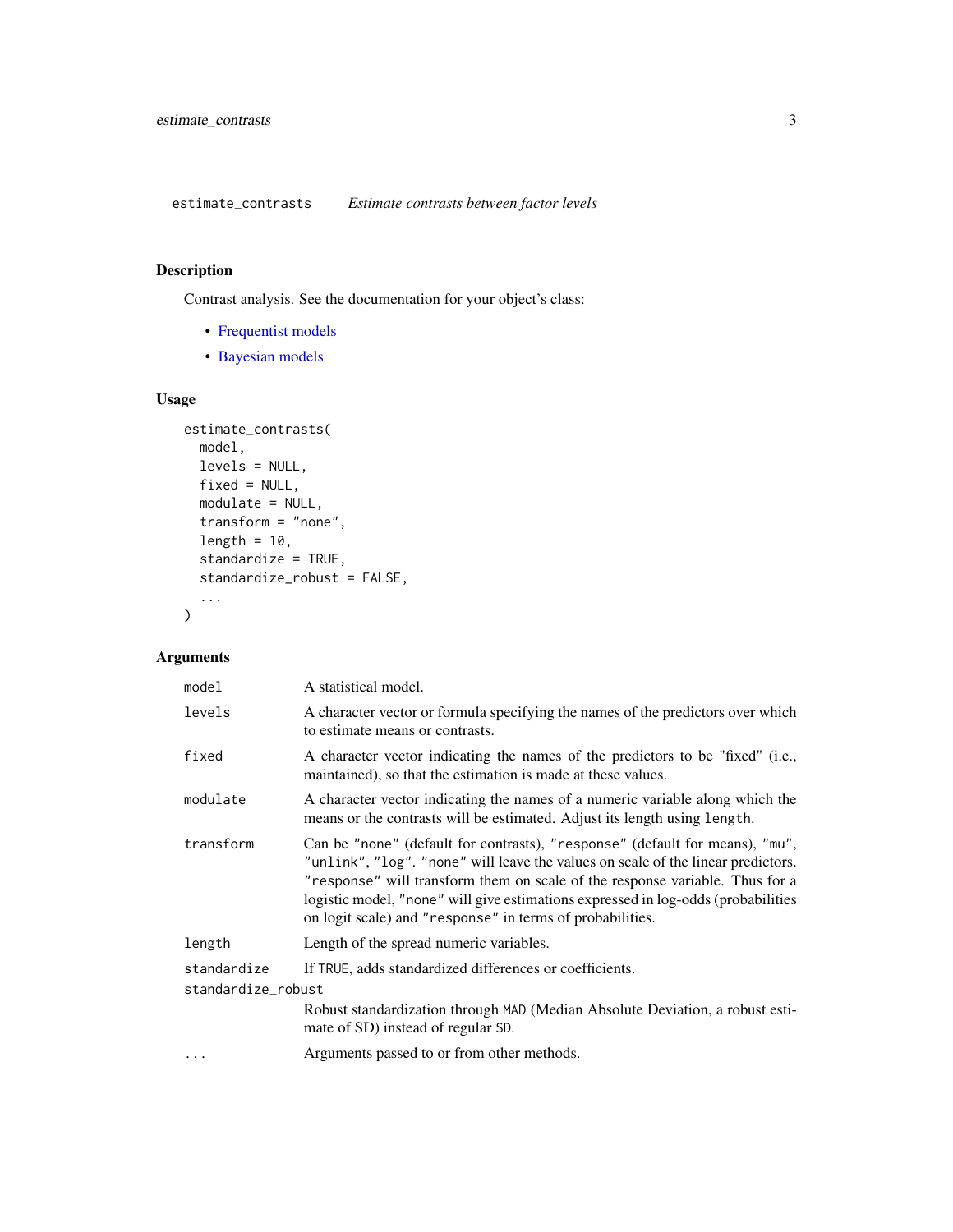# <span id="page-3-0"></span>Value

A data frame of estimated contrasts.

<span id="page-3-1"></span>estimate\_contrasts.lm *Estimate contrasts*

#### Description

Estimate contrasts

### Usage

```
## S3 method for class 'lm'
estimate_contrasts(
 model,
 levels = NULL,
 fixed = NULL,
 modulate = NULL,
 transform = "none",
  length = 10,
  standardize = TRUE,
  standardize_robust = FALSE,
  ci = 0.95,adjust = "holm",
  ...
\mathcal{L}
```
# Arguments

| model       | A Bayesian model.                                                                                                                                                                                                                                                                                                                                                                                  |
|-------------|----------------------------------------------------------------------------------------------------------------------------------------------------------------------------------------------------------------------------------------------------------------------------------------------------------------------------------------------------------------------------------------------------|
| levels      | A character vector or formula specifying the names of the predictors over which<br>to estimate means or contrasts.                                                                                                                                                                                                                                                                                 |
| fixed       | A character vector indicating the names of the predictors to be "fixed" (i.e.,<br>maintained), so that the estimation is made at these values.                                                                                                                                                                                                                                                     |
| modulate    | A character vector indicating the names of a numeric variable along which the<br>means or the contrasts will be estimated. Adjust its length using length.                                                                                                                                                                                                                                         |
| transform   | Can be "none" (default for contrasts), "response" (default for means), "mu",<br>"unlink", "log". "none" will leave the values on scale of the linear predictors.<br>"response" will transform them on scale of the response variable. Thus for a<br>logistic model, "none" will give estimations expressed in log-odds (probabilities<br>on logit scale) and "response" in terms of probabilities. |
| length      | Length of the spread numeric variables.                                                                                                                                                                                                                                                                                                                                                            |
| standardize | If TRUE, adds standardized differences or coefficients.                                                                                                                                                                                                                                                                                                                                            |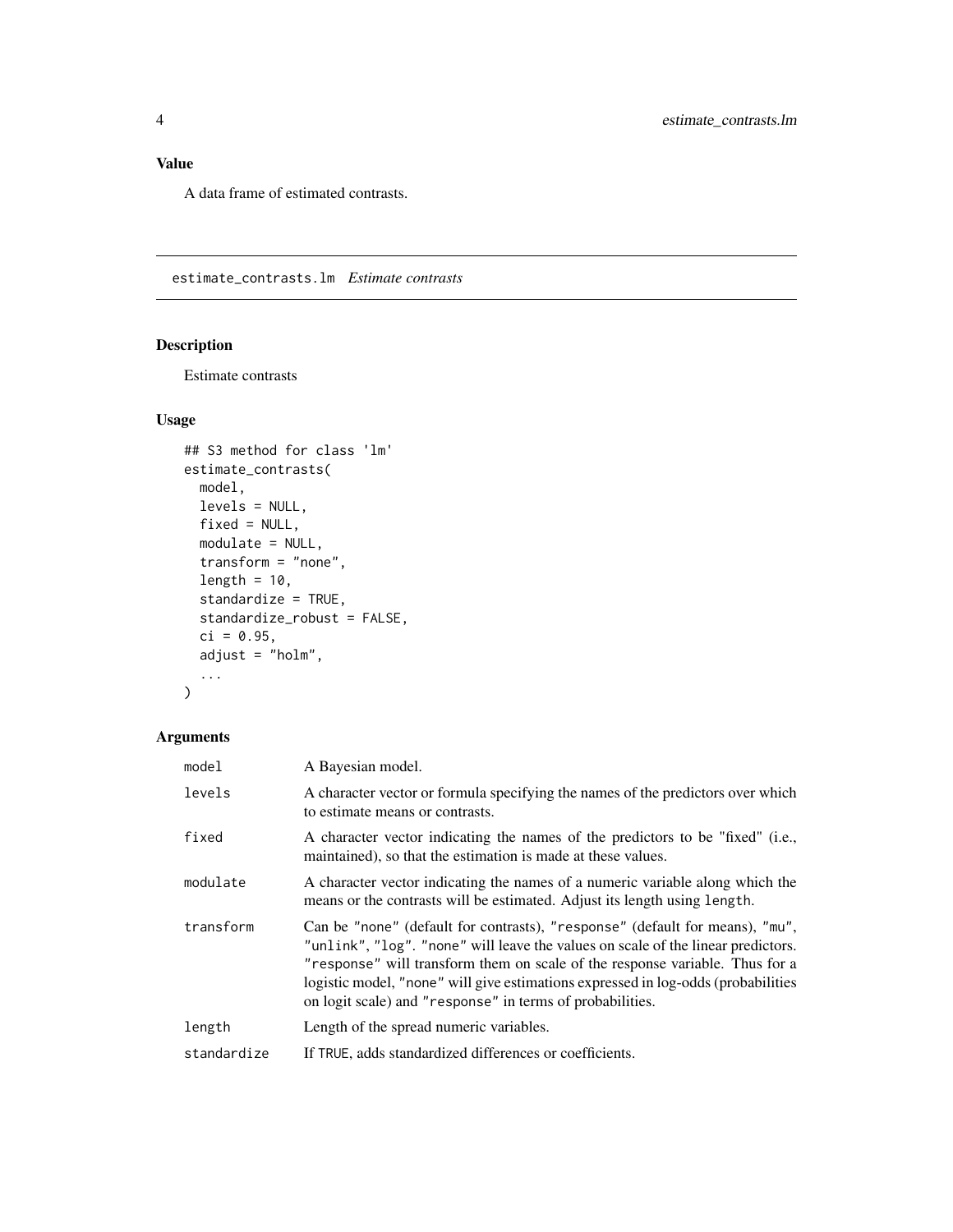<span id="page-4-0"></span>

| standardize_robust |                                                                                                                                                                                                                                                     |
|--------------------|-----------------------------------------------------------------------------------------------------------------------------------------------------------------------------------------------------------------------------------------------------|
|                    | Robust standardization through MAD (Median Absolute Deviation, a robust esti-<br>mate of SD) instead of regular SD.                                                                                                                                 |
| ci                 | Credible Interval (CI) level. Default to 0.89 (89%). See ci for further details.                                                                                                                                                                    |
| adjust             | The p-values adjustment method for multi-comparisons. Can be one of "holm"<br>(default), "tukey", "hochberg", "hommel", "bonferroni", "BH", "BY", "fdr" or<br>"none". See the p-value adjustment section in the emmeans: : test documenta-<br>tion. |
| $\ddotsc$          | Arguments passed to or from other methods.                                                                                                                                                                                                          |

#### Value

A dataframe of estimated contrasts.

#### Examples

library(modelbased)

```
model <- lm(Sepal.Width ~ Species, data = iris)
estimate_contrasts(model)
model <- lm(Sepal.Width ~ Species * Petal.Width, data = iris)
estimate_contrasts(model)
estimate_contrasts(model, fixed = "Petal.Width")
estimate_contrasts(model, modulate = "Petal.Width", length = 4)
if (require("lme4")) {
  data <- iris
  data$Petal.Length_factor <- ifelse(data$Petal.Length < 4.2, "A", "B")
 model <- lmer(Sepal.Width ~ Species + (1 | Petal.Length_factor), data = data)
  estimate_contrasts(model)
}
```
<span id="page-4-1"></span>estimate\_contrasts.stanreg *Estimate contrasts*

#### Description

Estimate contrasts

```
## S3 method for class 'stanreg'
estimate_contrasts(
 model,
```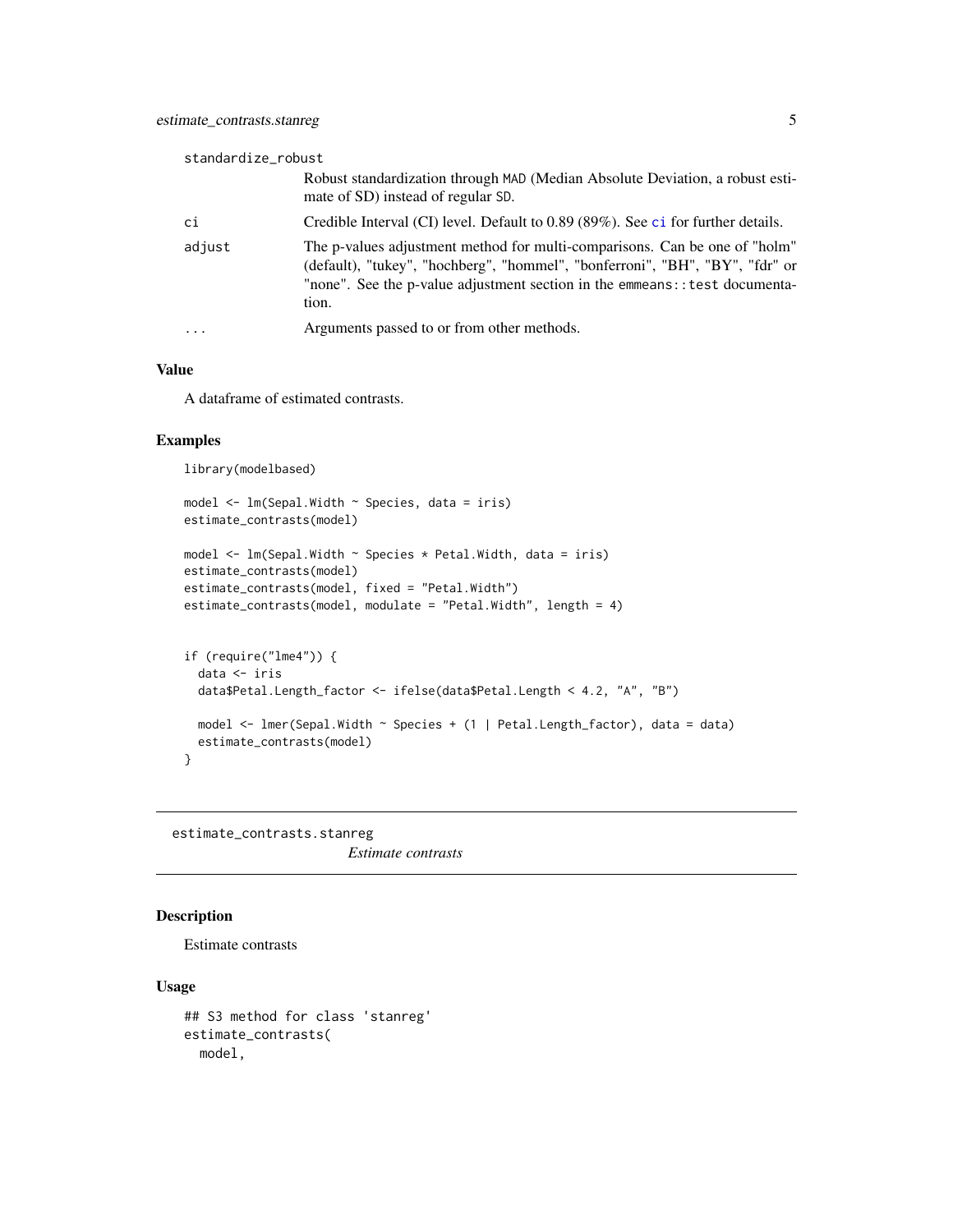```
levels = NULL,
fixed = NULL,
modulate = NULL,
transform = "none",
length = 10,
standardize = TRUE,
standardize_robust = FALSE,
centrality = "median",
ci = 0.89,ci_method = "hdi",
test = c("pd", "rope"),rope_range = "default",
rope\_ci = 1,
...
```
 $\mathcal{L}$ 

| model              | A Bayesian model.                                                                                                                                                                                                                                                                                                                                                                                             |
|--------------------|---------------------------------------------------------------------------------------------------------------------------------------------------------------------------------------------------------------------------------------------------------------------------------------------------------------------------------------------------------------------------------------------------------------|
| levels             | A character vector or formula specifying the names of the predictors over which<br>to estimate means or contrasts.                                                                                                                                                                                                                                                                                            |
| fixed              | A character vector indicating the names of the predictors to be "fixed" (i.e.,<br>maintained), so that the estimation is made at these values.                                                                                                                                                                                                                                                                |
| modulate           | A character vector indicating the names of a numeric variable along which the<br>means or the contrasts will be estimated. Adjust its length using length.                                                                                                                                                                                                                                                    |
| transform          | Can be "none" (default for contrasts), "response" (default for means), "mu",<br>"unlink", "log". "none" will leave the values on scale of the linear predictors.<br>"response" will transform them on scale of the response variable. Thus for a<br>logistic model, "none" will give estimations expressed in log-odds (probabilities<br>on logit scale) and "response" in terms of probabilities.            |
| length             | Length of the spread numeric variables.                                                                                                                                                                                                                                                                                                                                                                       |
| standardize        | If TRUE, adds standardized differences or coefficients.                                                                                                                                                                                                                                                                                                                                                       |
| standardize_robust |                                                                                                                                                                                                                                                                                                                                                                                                               |
|                    | Robust standardization through MAD (Median Absolute Deviation, a robust esti-<br>mate of SD) instead of regular SD.                                                                                                                                                                                                                                                                                           |
| centrality         | The point-estimates (centrality indices) to compute. Character (vector) or list<br>with one or more of these options: "median", "mean", "MAP" or "all".                                                                                                                                                                                                                                                       |
| сi                 | Credible Interval (CI) level. Default to 0.89 (89%). See ci for further details.                                                                                                                                                                                                                                                                                                                              |
| ci_method          | The type of index used for Credible Interval. Can be "HDI" (default, see hdi),<br>"ETI" (see eti) or " $SI$ " (see si).                                                                                                                                                                                                                                                                                       |
| test               | The indices of effect existence to compute. Character (vector) or list with one or<br>more of these options: "p_direction" (or "pd"), "rope", "p_map", "equivalence_test"<br>(or "equitest"), "bayesfactor" (or "bf") or "all" to compute all tests. For<br>each "test", the corresponding <b>bayestestR</b> function is called (e.g. rope or p_direction)<br>and its results included in the summary output. |

<span id="page-5-0"></span>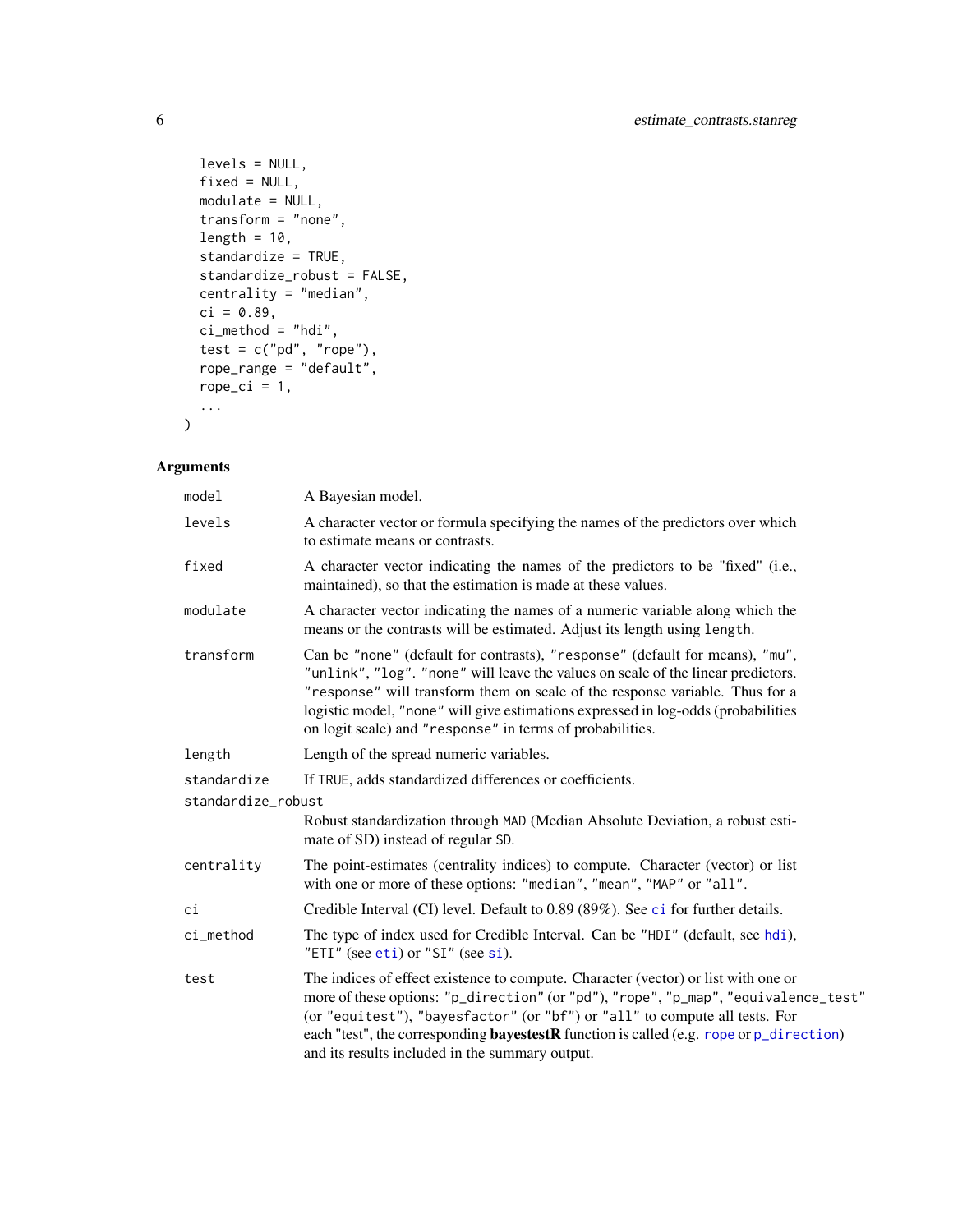#### <span id="page-6-0"></span>estimate\_means 7

| rope_range | ROPE's lower and higher bounds. Should be a list of two values (e.g., $c(-0.1, 0.1)$ )<br>or "default". If "default", the bounds are set to $x + -0.1*SD$ (response). |
|------------|-----------------------------------------------------------------------------------------------------------------------------------------------------------------------|
| rope_ci    | The Credible Interval (CI) probability, corresponding to the proportion of HDI,<br>to use for the percentage in ROPE.                                                 |
| $\ddotsc$  | Arguments passed to or from other methods.                                                                                                                            |

#### Value

A data frame of estimated contrasts.

#### Examples

library(modelbased)

```
if (require("rstanarm")) {
 data <- iris
 data$Petal.Length_factor <- ifelse(data$Petal.Length < 4.2, "A", "B")
 model <- stan_glm(Sepal.Width ~ Species * Petal.Length_factor, data = data)
 estimate_contrasts(model)
 estimate_contrasts(model, fixed = "Petal.Length_factor")
 model \le stan_glm(Sepal.Width \sim Species \star Petal.Width, data = iris)
 estimate_contrasts(model)
 estimate_contrasts(model, fixed = "Petal.Width")
 estimate_contrasts(model, modulate = "Petal.Width", length = 4)
 model \le stan_glm(Sepal.Width \sim Species + Petal.Width + Petal.Length, data = iris)
 estimate_contrasts(model, fixed = "Petal.Width", modulate = "Petal.Length", test = "bf")
}
```
estimate\_means *Estimate average value of response variable at each factor levels*

#### Description

See the documentation for your object's class:

- [Frequentist models](#page-7-1)
- [Bayesian models](#page-8-1)

```
estimate_means(
 model,
  levels = NULL,
 fixed = NULL,
```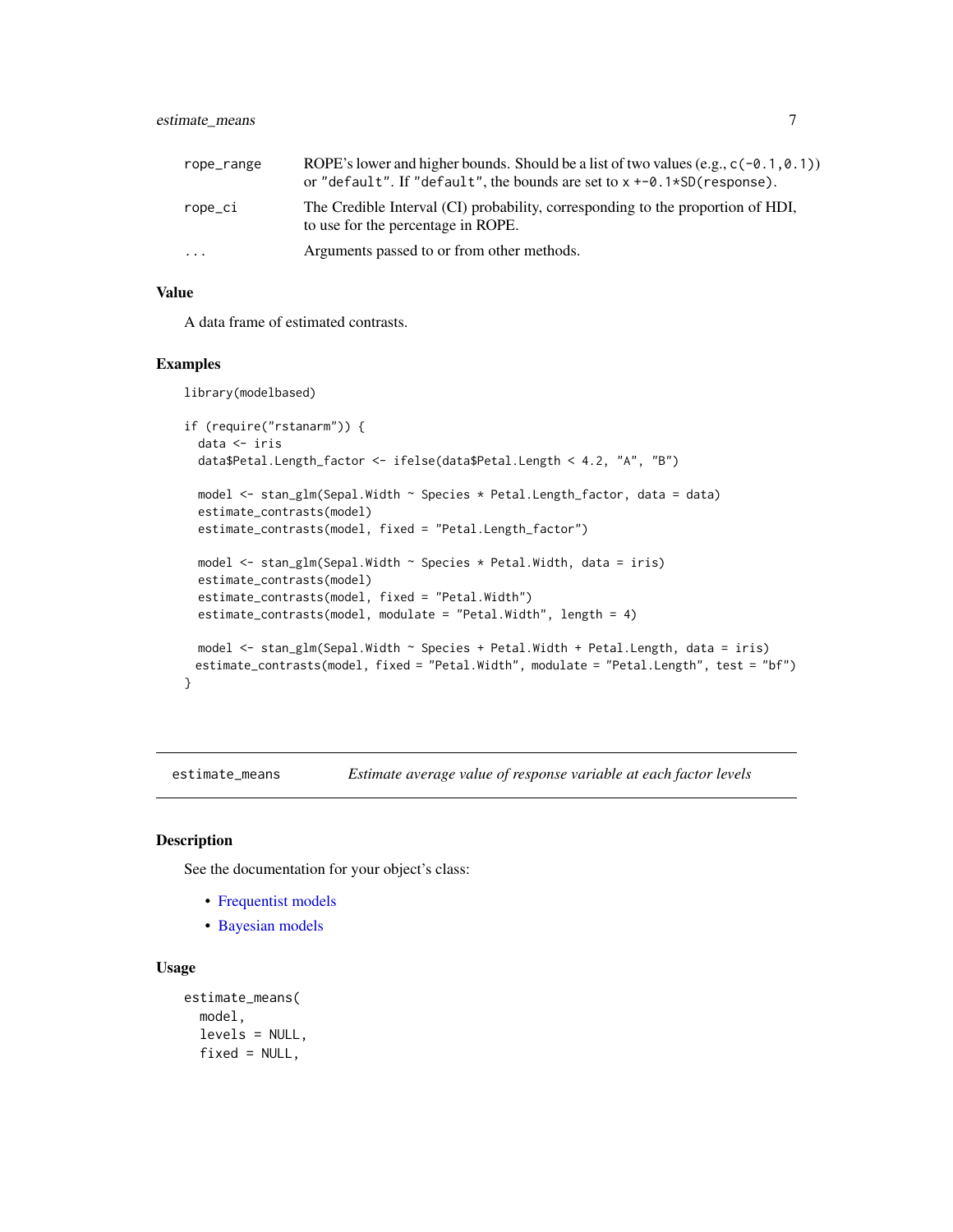```
modulate = NULL,
  transform = "response",
 length = 10,
  ...
)
```

| model      | A statistical model.                                                                                                                                                                                                                                                                                                                                                                               |
|------------|----------------------------------------------------------------------------------------------------------------------------------------------------------------------------------------------------------------------------------------------------------------------------------------------------------------------------------------------------------------------------------------------------|
| levels     | A character vector or formula specifying the names of the predictors over which<br>to estimate means or contrasts.                                                                                                                                                                                                                                                                                 |
| fixed      | A character vector indicating the names of the predictors to be "fixed" (i.e.,<br>maintained), so that the estimation is made at these values.                                                                                                                                                                                                                                                     |
| modulate   | A character vector indicating the names of a numeric variable along which the<br>means or the contrasts will be estimated. Adjust its length using length.                                                                                                                                                                                                                                         |
| transform  | Can be "none" (default for contrasts), "response" (default for means), "mu",<br>"unlink", "log". "none" will leave the values on scale of the linear predictors.<br>"response" will transform them on scale of the response variable. Thus for a<br>logistic model, "none" will give estimations expressed in log-odds (probabilities<br>on logit scale) and "response" in terms of probabilities. |
| length     | Length of the spread numeric variables.                                                                                                                                                                                                                                                                                                                                                            |
| $\ddots$ . | Arguments passed to or from other methods.                                                                                                                                                                                                                                                                                                                                                         |

#### Value

A dataframe of estimated marginal means.

<span id="page-7-1"></span>estimate\_means.lm *Estimate marginal means*

#### Description

Estimate marginal means

```
## S3 method for class 'lm'
estimate_means(
 model,
 levels = NULL,
 fixed = NULL,
 modulate = NULL,
 transform = "response",
  length = 10,
 ci = 0.95,...
)
```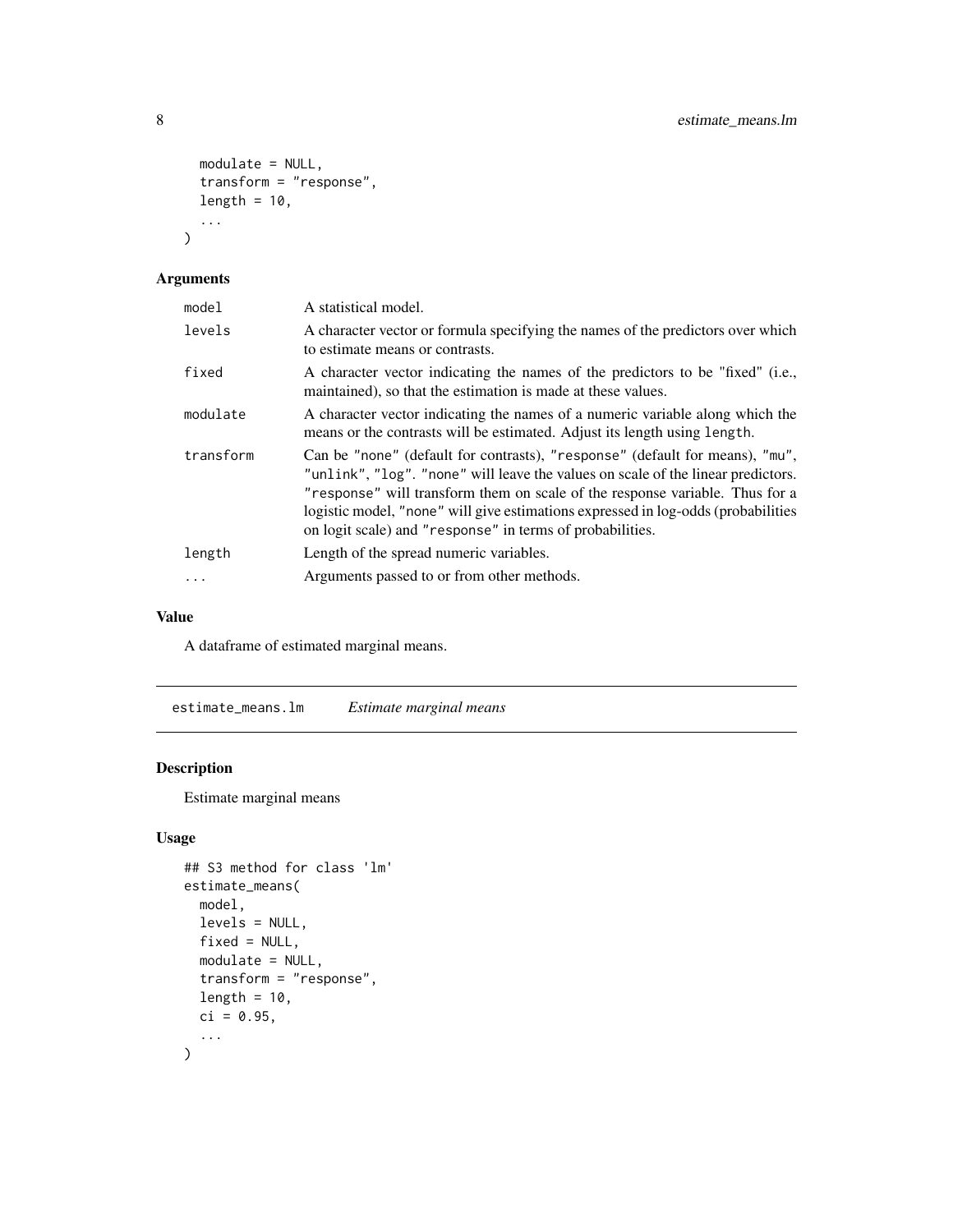<span id="page-8-0"></span>

| model     | A Bayesian model.                                                                                                                                                                                                                                                                                                                                                                                  |
|-----------|----------------------------------------------------------------------------------------------------------------------------------------------------------------------------------------------------------------------------------------------------------------------------------------------------------------------------------------------------------------------------------------------------|
| levels    | A character vector or formula specifying the names of the predictors over which<br>to estimate means or contrasts.                                                                                                                                                                                                                                                                                 |
| fixed     | A character vector indicating the names of the predictors to be "fixed" (i.e.,<br>maintained), so that the estimation is made at these values.                                                                                                                                                                                                                                                     |
| modulate  | A character vector indicating the names of a numeric variable along which the<br>means or the contrasts will be estimated. Adjust its length using length.                                                                                                                                                                                                                                         |
| transform | Can be "none" (default for contrasts), "response" (default for means), "mu",<br>"unlink", "log". "none" will leave the values on scale of the linear predictors.<br>"response" will transform them on scale of the response variable. Thus for a<br>logistic model, "none" will give estimations expressed in log-odds (probabilities<br>on logit scale) and "response" in terms of probabilities. |
| length    | Length of the spread numeric variables.                                                                                                                                                                                                                                                                                                                                                            |
| ci        | Confidence Interval (CI) level. Default to 0.95 (95%).                                                                                                                                                                                                                                                                                                                                             |
|           | Arguments passed to or from other methods.                                                                                                                                                                                                                                                                                                                                                         |

#### Value

A data frame of estimated marginal means.

#### Examples

```
library(modelbased)
```

```
model <- lm(Petal.Length ~ Sepal.Width + Species, data = iris)
estimate_means(model)
estimate_means(model, modulate = "Sepal.Width")
if (require("lme4")) {
  data <- iris
  data$Petal.Length_factor <- ifelse(data$Petal.Length < 4.2, "A", "B")
 model <- lmer(Petal.Length ~ Sepal.Width + Species + (1 | Petal.Length_factor), data = data)
  estimate_means(model)
  estimate_means(model, modulate = "Sepal.Width")
}
```
<span id="page-8-1"></span>estimate\_means.stanreg

*Estimate marginal means*

# Description

Estimate marginal means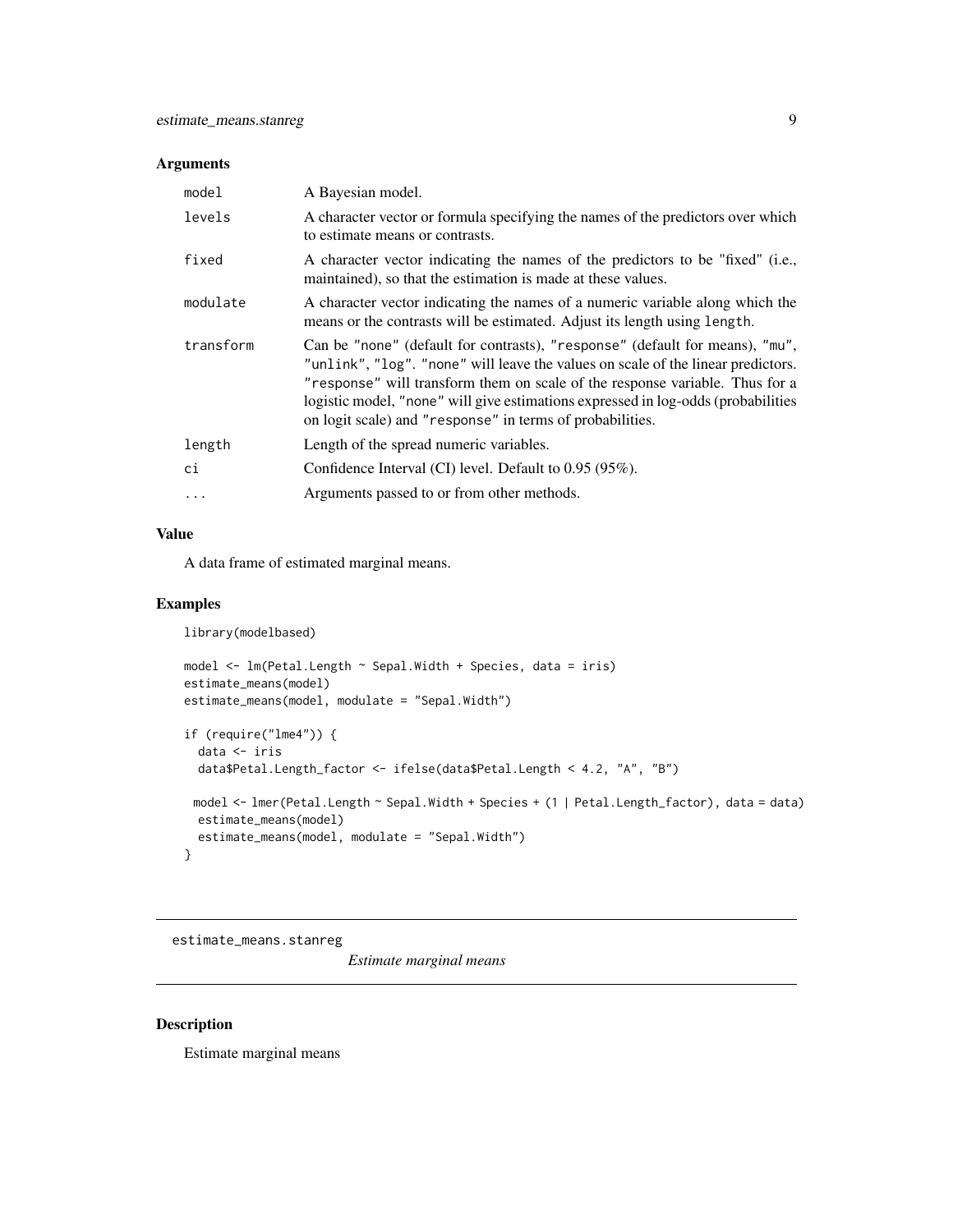# Usage

```
## S3 method for class 'stanreg'
estimate_means(
 model,
 levels = NULL,
 fixed = NULL,
 modulate = NULL,
  transform = "response",
 length = 10,
 centrality = "median",
 ci = 0.89,ci method = "hdi",
  ...
\mathcal{L}
```
### Arguments

| model      | A Bayesian model.                                                                                                                                                                                                                                                                                                                                                                                  |
|------------|----------------------------------------------------------------------------------------------------------------------------------------------------------------------------------------------------------------------------------------------------------------------------------------------------------------------------------------------------------------------------------------------------|
| levels     | A character vector or formula specifying the names of the predictors over which<br>to estimate means or contrasts.                                                                                                                                                                                                                                                                                 |
| fixed      | A character vector indicating the names of the predictors to be "fixed" (i.e.,<br>maintained), so that the estimation is made at these values.                                                                                                                                                                                                                                                     |
| modulate   | A character vector indicating the names of a numeric variable along which the<br>means or the contrasts will be estimated. Adjust its length using length.                                                                                                                                                                                                                                         |
| transform  | Can be "none" (default for contrasts), "response" (default for means), "mu",<br>"unlink", "log". "none" will leave the values on scale of the linear predictors.<br>"response" will transform them on scale of the response variable. Thus for a<br>logistic model, "none" will give estimations expressed in log-odds (probabilities<br>on logit scale) and "response" in terms of probabilities. |
| length     | Length of the spread numeric variables.                                                                                                                                                                                                                                                                                                                                                            |
| centrality | The point-estimates (centrality indices) to compute. Character (vector) or list<br>with one or more of these options: "median", "mean", "MAP" or "all".                                                                                                                                                                                                                                            |
| ci         | Credible Interval (CI) level. Default to 0.89 (89%). See ci for further details.                                                                                                                                                                                                                                                                                                                   |
| ci_method  | The type of index used for Credible Interval. Can be "HDI" (default, see hdi),<br>"ETI" (see eti) or "SI" (see si).                                                                                                                                                                                                                                                                                |
| $\cdots$   | Arguments passed to or from other methods.                                                                                                                                                                                                                                                                                                                                                         |

#### Value

A dataframe of estimated marginal means.

#### Examples

library(modelbased)

data <- iris

<span id="page-9-0"></span>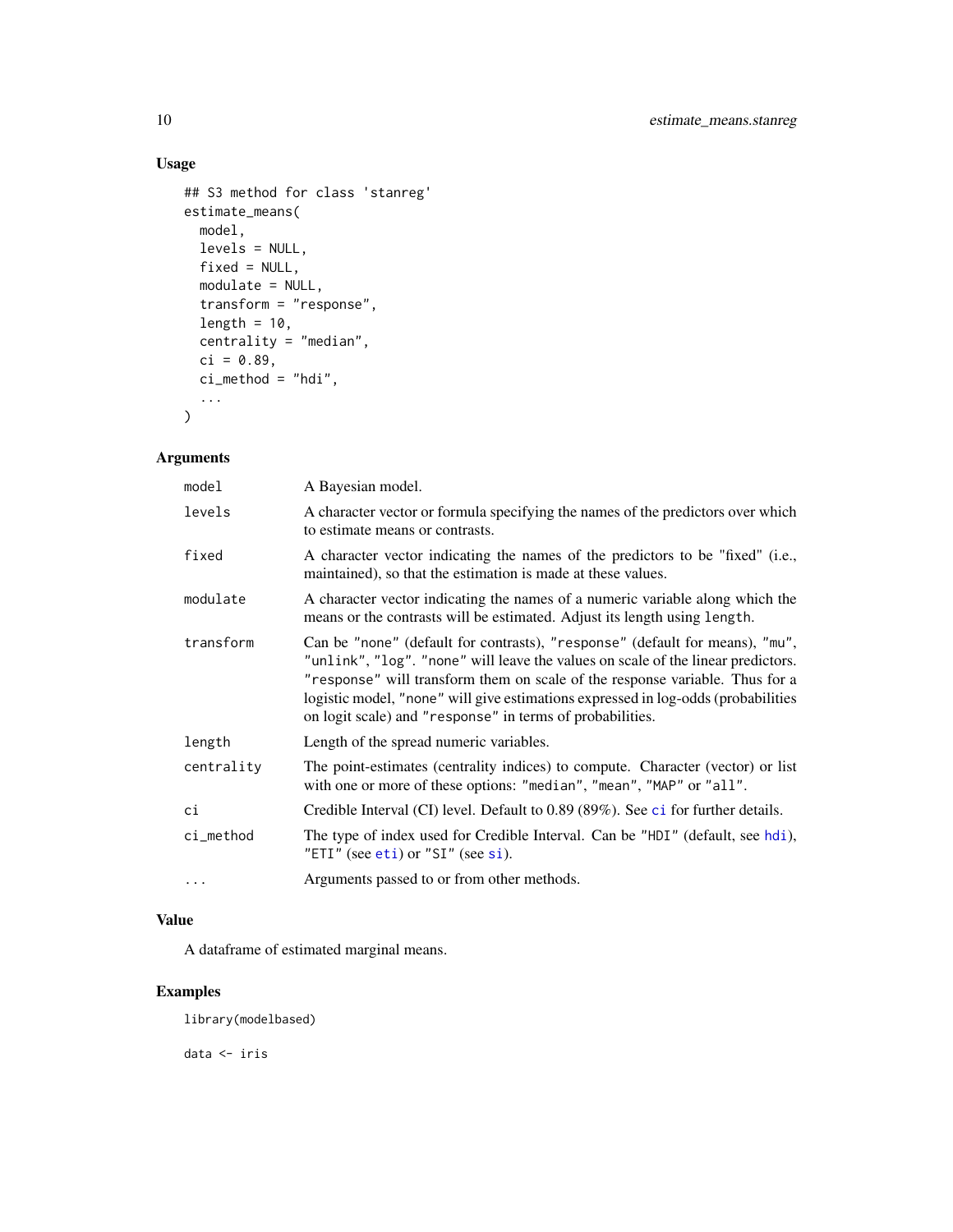```
data$Petal.Length_factor <- ifelse(data$Petal.Length < 4.2, "A", "B")
if (require("rstanarm")) {
 model <- stan_glm(Sepal.Width ~ Species * Petal.Length_factor, data = data)
 estimate_means(model)
 model <- stan_glm(Petal.Length ~ Sepal.Width * Species, data = iris)
 estimate_means(model)
 estimate_means(model, modulate = "Sepal.Width")
 estimate_means(model, fixed = "Sepal.Width")
}
```
estimate\_response *Generates predictions*

#### Description

See the documentation for your object's class:

- [Bayesian models \(stanreg and brms\)](#page-13-1)
- [Frequentist models](#page-11-1)

estimate\_link is a shortcut to estimate\_response with data = "grid". estimate\_response would be used in the context of generating actual predictions for the existing or new data, whereas estimate\_link is more relevant in the context of visualisation and plotting.

```
estimate_response(
  model,
  data = NULL,
  transform = "response",
  random = FALSE,
  length = 25,
  preserve_range = TRUE,
  ...
)
estimate_link(
  model,
  data = "grid",transform = "response",
  random = FALSE,
  length = 25,
  preserve_range = TRUE,
  ...
)
```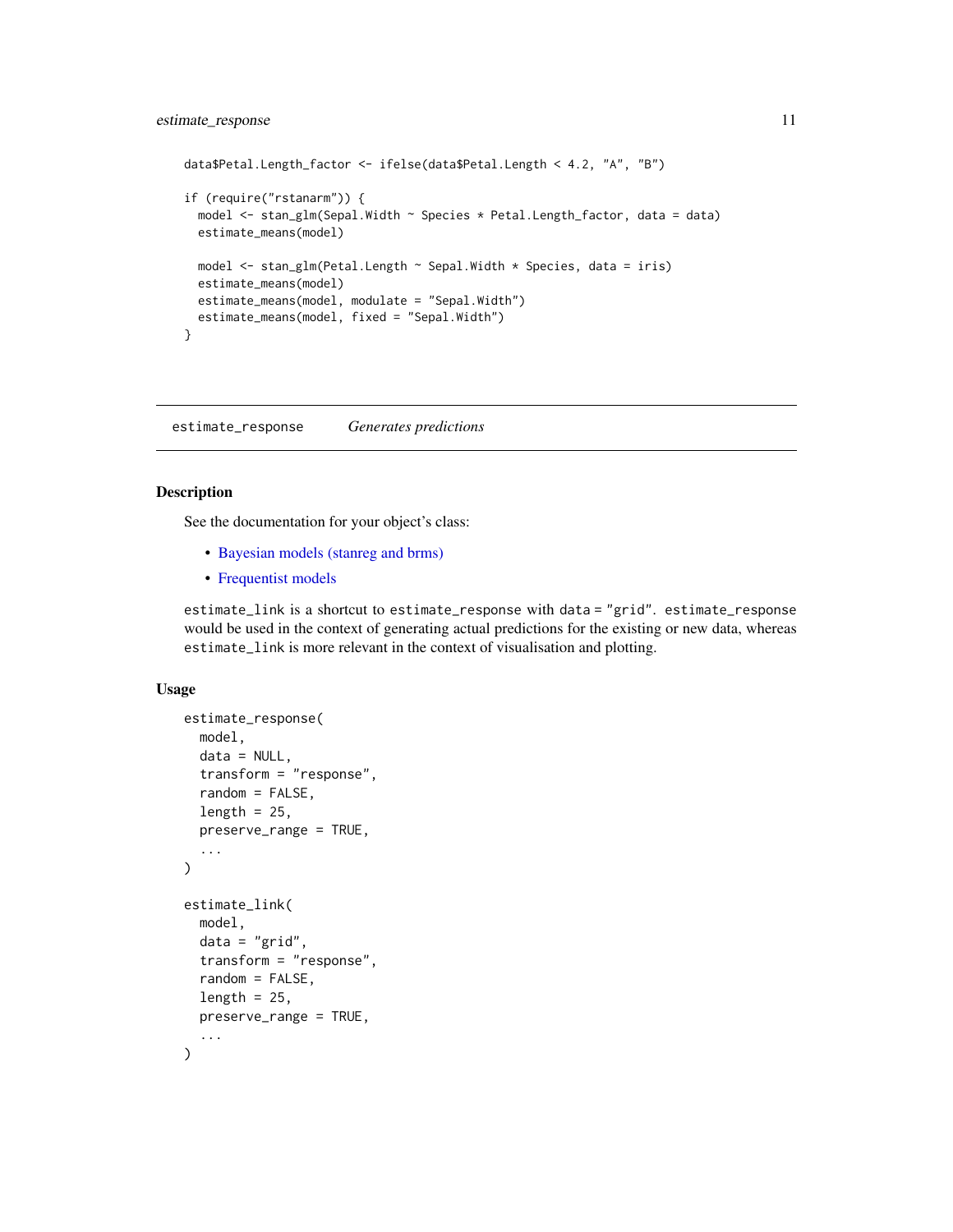<span id="page-11-0"></span>

| model     | A statistical model.                                                                                                                                                                                                                                                                                                                                                                                                           |
|-----------|--------------------------------------------------------------------------------------------------------------------------------------------------------------------------------------------------------------------------------------------------------------------------------------------------------------------------------------------------------------------------------------------------------------------------------|
| data      | A data frame with model's predictors to estimate the response. If NULL, the<br>model's data is used. If "grid", the model matrix is obtained (through visualisation_matrix).                                                                                                                                                                                                                                                   |
| transform | Can be "none" (default for contrasts), "response" (default for means), "mu",<br>"unlink", "log". "none" will leave the values on scale of the linear predictors.<br>"response" will transform them on scale of the response variable. Thus for a<br>logistic model, "none" will give estimations expressed in log-odds (probabilities<br>on logit scale) and "response" in terms of probabilities.                             |
| random    | Should it take the random effects into account? Can be TRUE, FALSE or a formula<br>indicating which group-level parameters to condition on when making predic-<br>tions. The data argument may include new levels of the grouping factors that<br>were specified when the model was estimated, in which case the resulting poste-<br>rior predictions marginalize over the relevant variables (see posterior_predict.stanreg). |
| length    | Passed to visualisation_matrix if data = "grid".                                                                                                                                                                                                                                                                                                                                                                               |
|           | preserve_range Passed to visualisation_matrix if data = "grid".                                                                                                                                                                                                                                                                                                                                                                |
| $\ddotsc$ | Arguments passed to or from other methods.                                                                                                                                                                                                                                                                                                                                                                                     |

# Value

A data frame of predicted values.

<span id="page-11-1"></span>estimate\_response.glm *Generates predictions for Frequentist models*

# Description

Generates predictions for Frequentist models

```
## S3 method for class 'glm'
estimate_response(
 model,
 data = NULL,
 transform = "response",
 random = FALSE,
 length = 25,
 preserve_range = TRUE,
 predict = "response",
 ci = 0.95,...
)
## S3 method for class 'glm'
```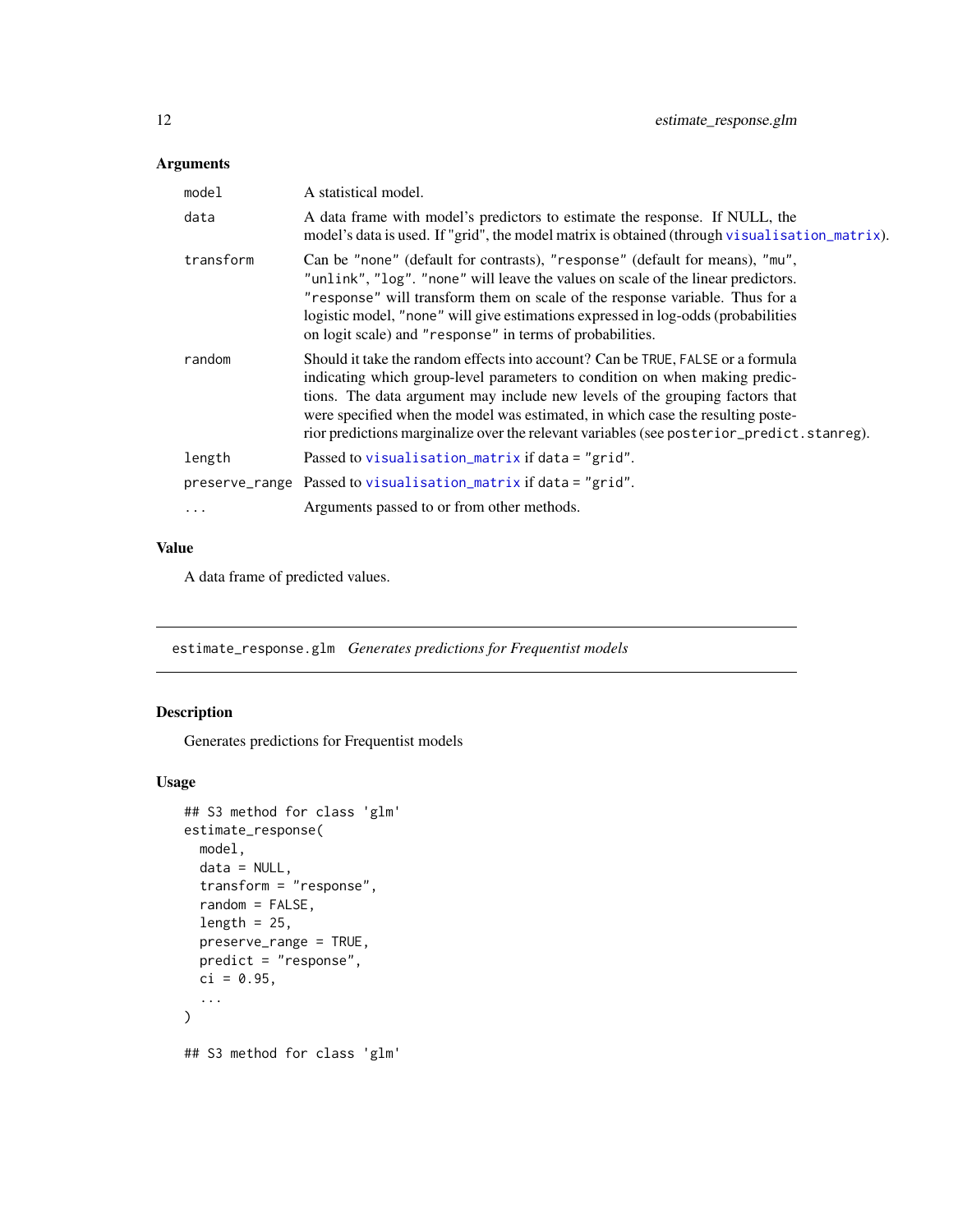```
estimate_link(
 model,
 data = "grid",transform = "response",
  random = FALSE,
 length = 25,
 preserve_range = TRUE,
 predict = "link",
 ci = 0.95,...
\mathcal{L}
```

| model     | A statistical model.                                                                                                                                                                                                                                                                                                                                                                                                           |
|-----------|--------------------------------------------------------------------------------------------------------------------------------------------------------------------------------------------------------------------------------------------------------------------------------------------------------------------------------------------------------------------------------------------------------------------------------|
| data      | A data frame with model's predictors to estimate the response. If NULL, the<br>model's data is used. If "grid", the model matrix is obtained (through visualisation_matrix).                                                                                                                                                                                                                                                   |
| transform | Can be "none" (default for contrasts), "response" (default for means), "mu",<br>"unlink", "log". "none" will leave the values on scale of the linear predictors.<br>"response" will transform them on scale of the response variable. Thus for a<br>logistic model, "none" will give estimations expressed in log-odds (probabilities<br>on logit scale) and "response" in terms of probabilities.                             |
| random    | Should it take the random effects into account? Can be TRUE, FALSE or a formula<br>indicating which group-level parameters to condition on when making predic-<br>tions. The data argument may include new levels of the grouping factors that<br>were specified when the model was estimated, in which case the resulting poste-<br>rior predictions marginalize over the relevant variables (see posterior_predict.stanreg). |
| length    | Passed to visualisation_matrix if data = "grid".                                                                                                                                                                                                                                                                                                                                                                               |
|           | preserve_range Passed to visualisation_matrix if data = "grid".                                                                                                                                                                                                                                                                                                                                                                |
| predict   | Can be "response" (default) or "link". The former predicts the the outcome per<br>se, while the latter predicts the link function (i.e., the regression "line"), equiva-<br>lent to estimating the fit. In other words, estimate_response(model, predict="link")<br>is equivalent to estimate_link(model).                                                                                                                     |
| сi        | Credible Interval (CI) level. Default to 0.89 (89%). See ci for further details.                                                                                                                                                                                                                                                                                                                                               |
| $\cdots$  | Arguments passed to or from other methods.                                                                                                                                                                                                                                                                                                                                                                                     |

#### Value

A dataframe of predicted values.

#### Examples

library(modelbased)

```
model <- lm(Sepal.Width ~ Species * Petal.Length, data = iris)
estimate_response(model)
estimate_link(model)
```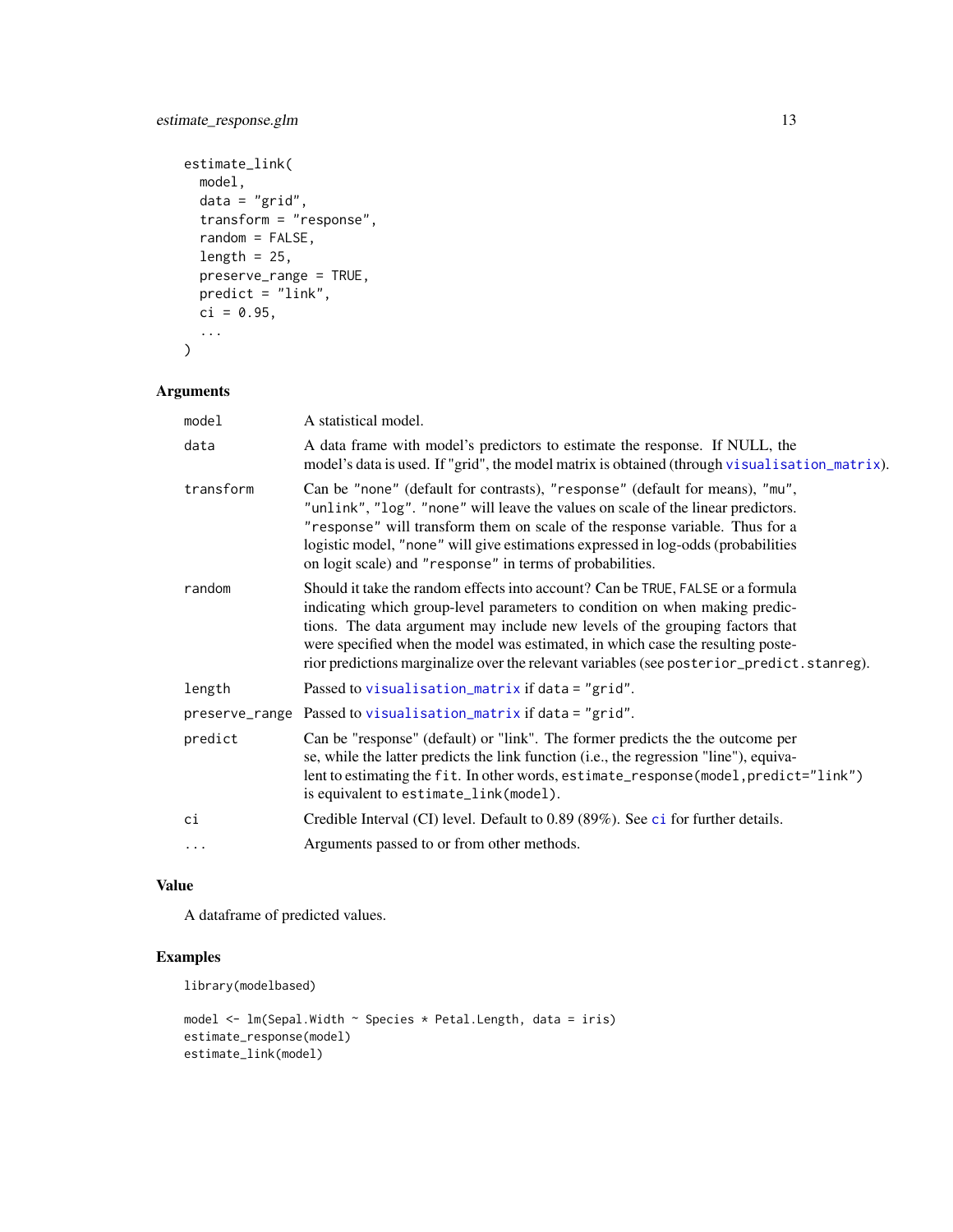```
if (require("lme4")) {
 model <- lmer(Sepal.Width ~ Petal.Length + (1 | Species), data = iris)
 estimate_response(model)
 estimate_link(model)
}
```
<span id="page-13-1"></span>estimate\_response.stanreg

*Generates predictions for Bayesian models*

#### Description

Generates predictions for Bayesian models

```
## S3 method for class 'stanreg'
estimate_response(
  model,
  data = NULL,transform = "response",
  random = FALSE,
  length = 25,
  preserve_range = TRUE,
 predict = "response",
  keep_draws = FALSE,
  draws = NULL,
  seed = NULL,
  centrality = "median",
  ci = 0.89,
  ci method = "hdi",
  ...
\mathcal{L}## S3 method for class 'stanreg'
estimate_link(
  model,
  data = "grid",
  transform = "response",
  random = FALSE,
  length = 25,
  preserve_range = TRUE,
  predict = "link",
  keep_draws = FALSE,
  draws = NULL,seed = NULL,
```
<span id="page-13-0"></span>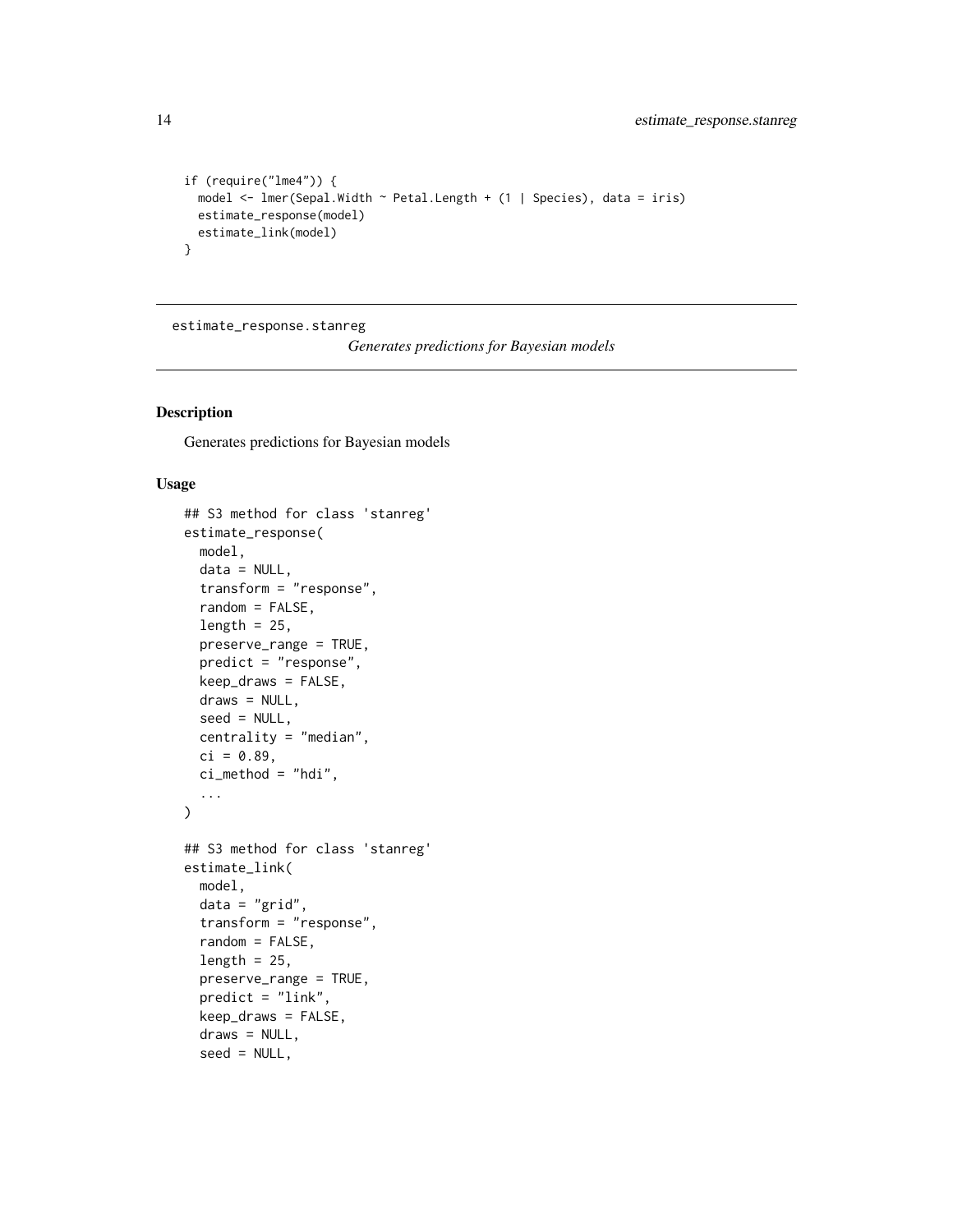```
centrality = "median",
 ci = 0.89,ci method = "hdi",
  ...
\mathcal{L}## S3 method for class 'data.frame'
estimate_response(
 model,
 data = NULL,transform = "response",
  random = FALSE,
 length = 25,
 preserve_range = TRUE,
 predict = "link",
 keep_draws = FALSE,
 draws = NULL,
  seed = NULL,
 centrality = "median",
 ci = 0.89,
 ci_method = "hdi",
  ...
\mathcal{L}## S3 method for class 'data.frame'
estimate_link(
 model,
 data = "grid",
  transform = "response",
  random = FALSE,
  length = 25,
 preserve_range = TRUE,
 predict = "link",
 keep_draws = FALSE,
  draws = NULL,
  seed = NULL,
 centrality = "median",
 ci = 0.89,ci_method = "hdi",...
\mathcal{L}
```

| model     | A statistical model.                                                                                                                                                                |
|-----------|-------------------------------------------------------------------------------------------------------------------------------------------------------------------------------------|
| data      | A data frame with model's predictors to estimate the response. If NULL, the<br>model's data is used. If "grid", the model matrix is obtained (through visual is at ion $_matrix$ ). |
| transform | Can be "none" (default for contrasts), "response" (default for means), "mu",                                                                                                        |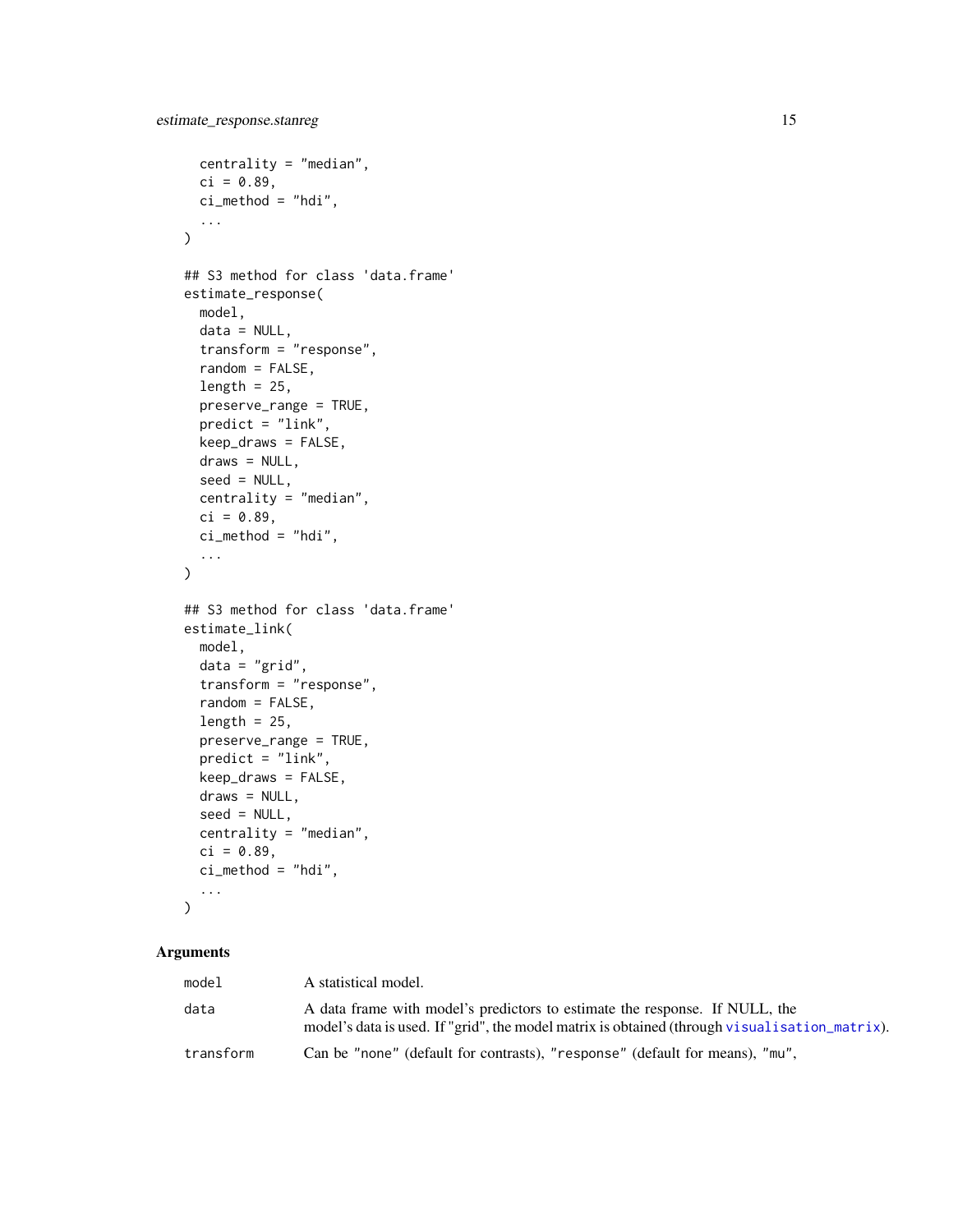<span id="page-15-0"></span>

|            | "unlink", "log". "none" will leave the values on scale of the linear predictors.<br>"response" will transform them on scale of the response variable. Thus for a<br>logistic model, "none" will give estimations expressed in log-odds (probabilities<br>on logit scale) and "response" in terms of probabilities.                                                                                                             |
|------------|--------------------------------------------------------------------------------------------------------------------------------------------------------------------------------------------------------------------------------------------------------------------------------------------------------------------------------------------------------------------------------------------------------------------------------|
| random     | Should it take the random effects into account? Can be TRUE, FALSE or a formula<br>indicating which group-level parameters to condition on when making predic-<br>tions. The data argument may include new levels of the grouping factors that<br>were specified when the model was estimated, in which case the resulting poste-<br>rior predictions marginalize over the relevant variables (see posterior_predict.stanreg). |
| length     | Passed to visualisation_matrix if data = "grid".                                                                                                                                                                                                                                                                                                                                                                               |
|            | preserve_range Passed to visualisation_matrix if data = "grid".                                                                                                                                                                                                                                                                                                                                                                |
| predict    | Can be "response" (default) or "link". The former predicts the the outcome per<br>se, while the latter predicts the link function (i.e., the regression "line"), equiva-<br>lent to estimating the fit. In other words, estimate_response(model, predict="link")<br>is equivalent to estimate_link(model).                                                                                                                     |
| keep_draws | If FALSE, will summarise the posterior the obtained distributions. If TRUE, will<br>keep all prediction iterations (draws).                                                                                                                                                                                                                                                                                                    |
| draws      | An integer indicating the number of draws to return. The default and maximum<br>number of draws is the size of the posterior sample contained in the model.                                                                                                                                                                                                                                                                    |
| seed       | An optional seed to use.                                                                                                                                                                                                                                                                                                                                                                                                       |
| centrality | The point-estimates (centrality indices) to compute. Character (vector) or list<br>with one or more of these options: "median", "mean", "MAP" or "all".                                                                                                                                                                                                                                                                        |
| сi         | Credible Interval (CI) level. Default to 0.89 (89%). See ci for further details.                                                                                                                                                                                                                                                                                                                                               |
| ci_method  | The type of index used for Credible Interval. Can be "HDI" (default, see hdi),<br>"ETI" (see eti) or "SI" (see si).                                                                                                                                                                                                                                                                                                            |
|            | Arguments passed to or from other methods.                                                                                                                                                                                                                                                                                                                                                                                     |
|            |                                                                                                                                                                                                                                                                                                                                                                                                                                |

# Value

A dataframe of predicted values.

### Examples

library(modelbased)

```
if (require("rstanarm") && require("brms")) {
 model <- stan_glm(Sepal.Width ~ Species * Petal.Length, data = iris)
  estimate_response(model)
  estimate_link(model)
  model <- stan_glmer(Sepal.Width ~ Petal.Length + (1 | Species), data = iris)
  estimate_response(model)
  estimate_link(model)
  library(brms)
  model <- brms::brm(Sepal.Width ~ Petal.Length, data = iris)
  estimate_response(model)
```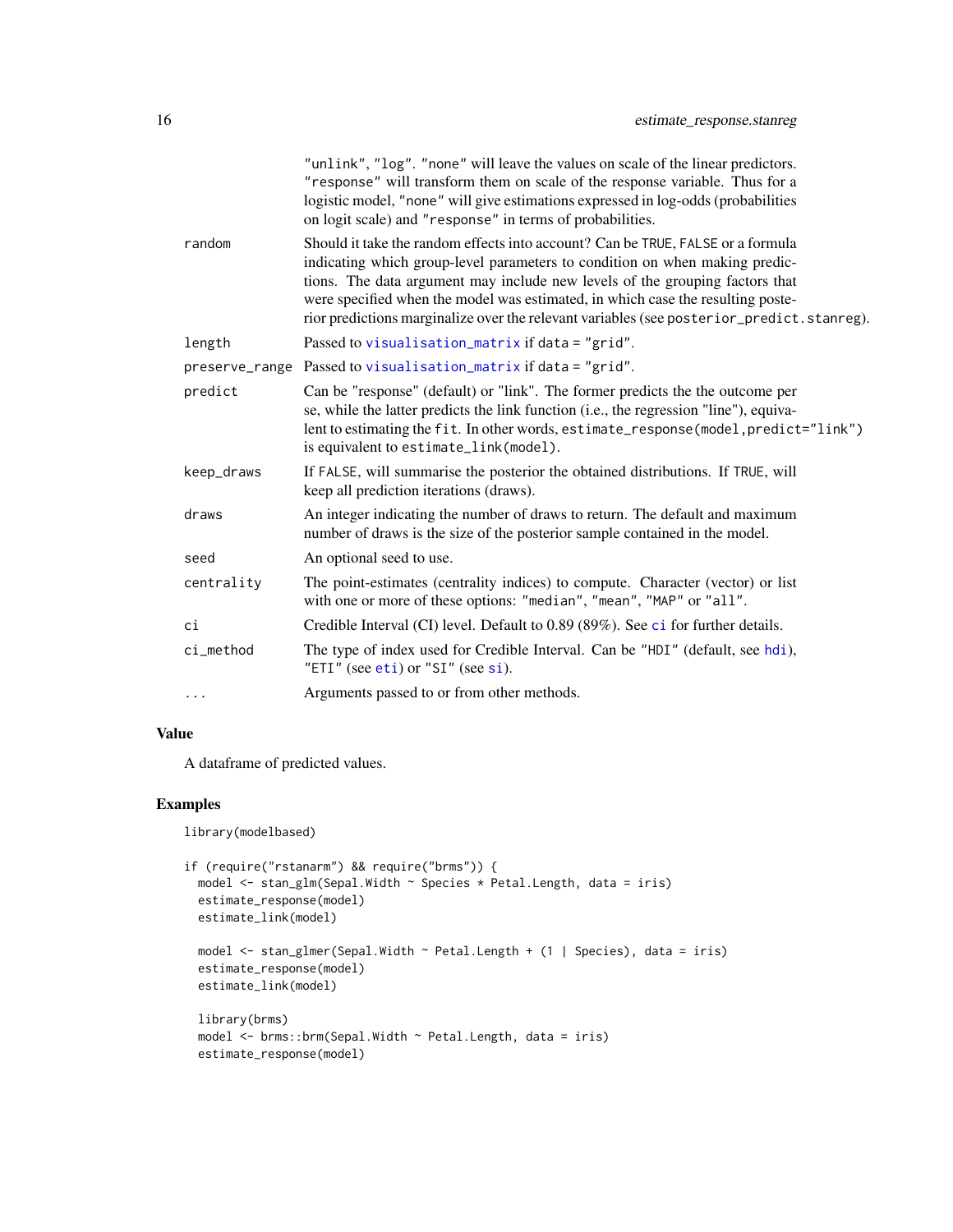<span id="page-16-0"></span>estimate\_slopes 17

```
estimate_link(model)
}
```
estimate\_slopes *Estimate the slopes of a numeric predictor (over different factor levels)*

# Description

See the documentation for your object's class:

- [Frequentist models](#page-17-1)
- [Bayesian models \(stanreg and brms\)](#page-18-1)

#### Usage

```
estimate_slopes(
  model,
  trend = NULL,
  levels = NULL,
  transform = "response",
  standardize = TRUE,
  standardize_robust = FALSE,
  ...
\mathcal{L}
```
#### Arguments

| model                             | A statistical model.                                                                                                                                                                                                                                                                                                                                                                               |
|-----------------------------------|----------------------------------------------------------------------------------------------------------------------------------------------------------------------------------------------------------------------------------------------------------------------------------------------------------------------------------------------------------------------------------------------------|
| trend                             | A character indicating the name of the numeric variable for which to compute<br>the slopes.                                                                                                                                                                                                                                                                                                        |
| levels                            | A character vectors indicating the variables over which the slope will be com-<br>puted. If NULL (default), it will select all the remaining predictors.                                                                                                                                                                                                                                           |
| transform                         | Can be "none" (default for contrasts), "response" (default for means), "mu",<br>"unlink", "log". "none" will leave the values on scale of the linear predictors.<br>"response" will transform them on scale of the response variable. Thus for a<br>logistic model, "none" will give estimations expressed in log-odds (probabilities<br>on logit scale) and "response" in terms of probabilities. |
| standardize<br>standardize_robust | If TRUE, adds standardized differences or coefficients.                                                                                                                                                                                                                                                                                                                                            |
|                                   | Robust standardization through MAD (Median Absolute Deviation, a robust esti-<br>mate of SD) instead of regular SD.                                                                                                                                                                                                                                                                                |
|                                   | Arguments passed to or from other methods.                                                                                                                                                                                                                                                                                                                                                         |

#### Value

A dataframe of slopes.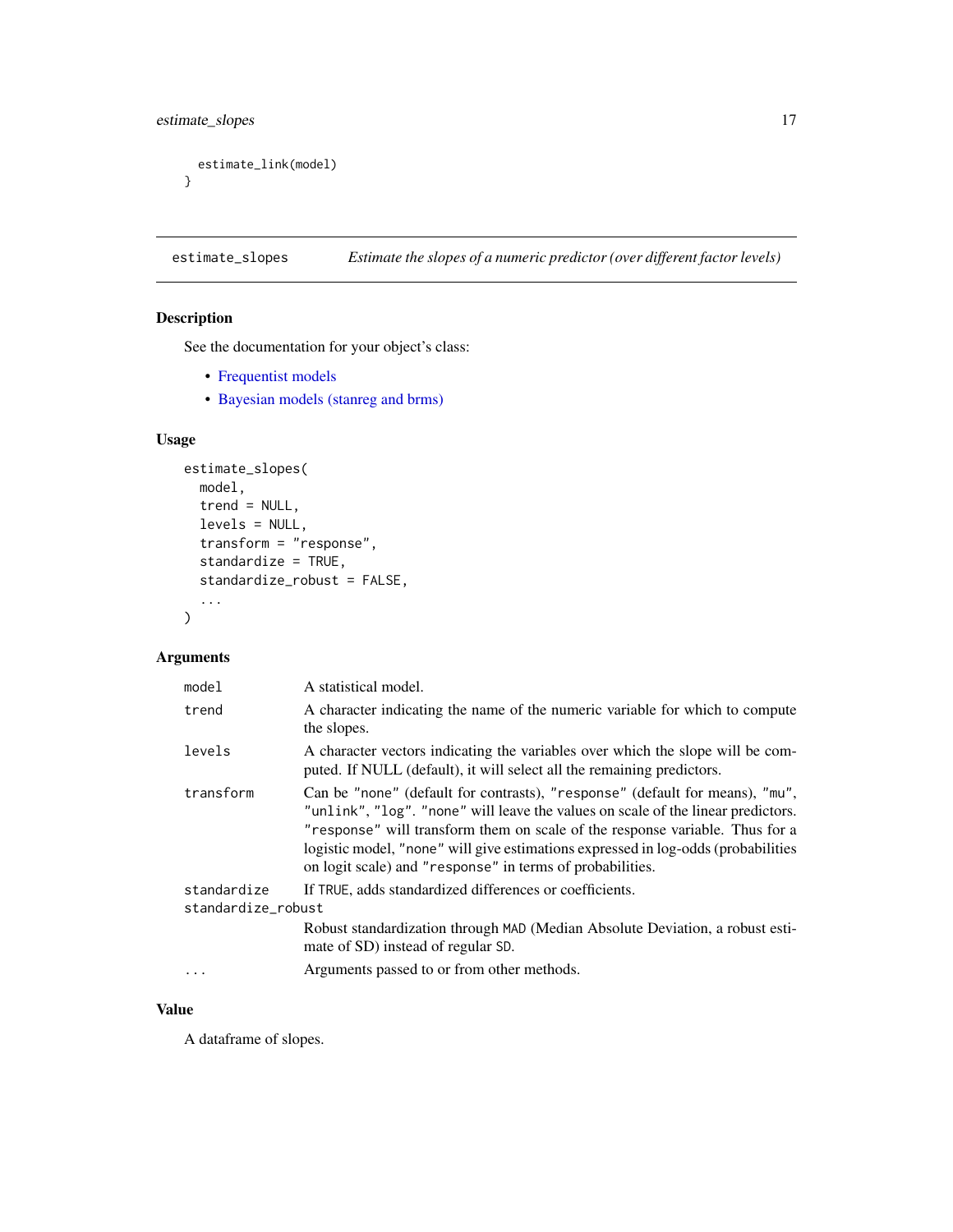<span id="page-17-1"></span><span id="page-17-0"></span>estimate\_slopes.lm *Estimate the slopes of a numeric predictor (over different factor levels)*

#### Description

Estimate the slopes of a numeric predictor (over different factor levels)

## Usage

```
## S3 method for class 'lm'
estimate_slopes(
 model,
 trend = NULL,
  levels = NULL,
  transform = "response",
  standardize = TRUE,
  standardize_robust = FALSE,
 ci = 0.95,...
\mathcal{L}
```
#### Arguments

| model                             | A statistical model.                                                                                                                                                                                                                                                                                                                                                                               |
|-----------------------------------|----------------------------------------------------------------------------------------------------------------------------------------------------------------------------------------------------------------------------------------------------------------------------------------------------------------------------------------------------------------------------------------------------|
| trend                             | A character indicating the name of the numeric variable for which to compute<br>the slopes.                                                                                                                                                                                                                                                                                                        |
| levels                            | A character vectors indicating the variables over which the slope will be com-<br>puted. If NULL (default), it will select all the remaining predictors.                                                                                                                                                                                                                                           |
| transform                         | Can be "none" (default for contrasts), "response" (default for means), "mu",<br>"unlink", "log". "none" will leave the values on scale of the linear predictors.<br>"response" will transform them on scale of the response variable. Thus for a<br>logistic model, "none" will give estimations expressed in log-odds (probabilities<br>on logit scale) and "response" in terms of probabilities. |
| standardize<br>standardize_robust | If TRUE, adds standardized differences or coefficients.                                                                                                                                                                                                                                                                                                                                            |
|                                   | Robust standardization through MAD (Median Absolute Deviation, a robust esti-<br>mate of SD) instead of regular SD.                                                                                                                                                                                                                                                                                |
| сi                                | Credible Interval (CI) level. Default to 0.89 (89%). See ci for further details.                                                                                                                                                                                                                                                                                                                   |
| .                                 | Arguments passed to or from other methods.                                                                                                                                                                                                                                                                                                                                                         |

#### Examples

library(modelbased)

```
model <- lm(Sepal.Width ~ Species * Petal.Length, data = iris)
estimate_slopes(model)
```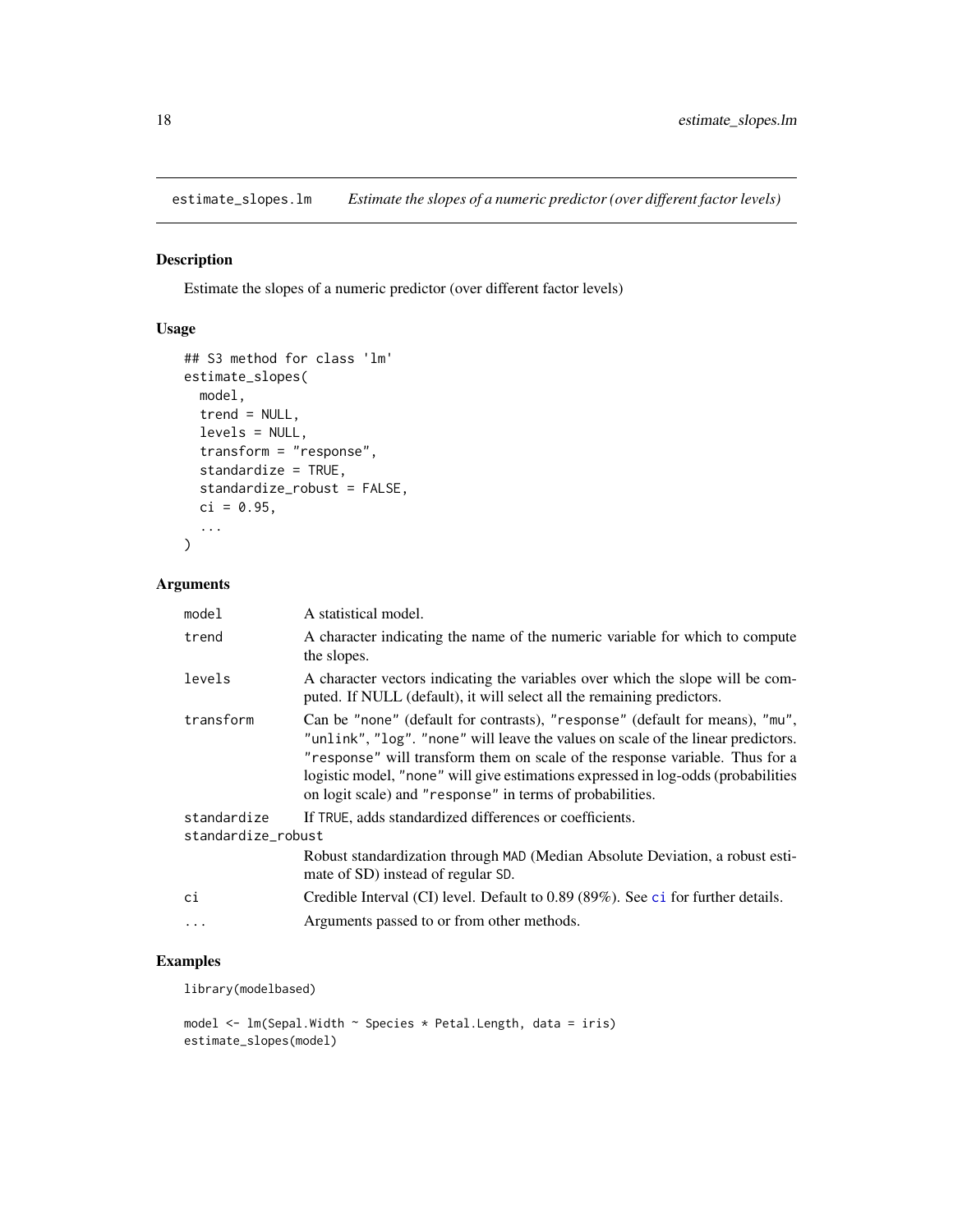<span id="page-18-1"></span><span id="page-18-0"></span>estimate\_slopes.stanreg

*Estimate the slopes of a numeric predictor (over different factor levels)*

#### Description

Estimate the slopes of a numeric predictor (over different factor levels)

#### Usage

```
## S3 method for class 'stanreg'
estimate_slopes(
 model,
 trend = NULL,
 levels = NULL,
  transform = "response",
  standardize = TRUE,
  standardize_robust = FALSE,
 centrality = "median",
 ci = 0.89,ci_method = "hdi",test = c("pd", "rope"),rope_range = "default",
  rope_ci = 1,
  ...
)
```
#### Arguments

| model              | A statistical model.                                                                                                                                                                                                                                                                                                                                                                               |  |
|--------------------|----------------------------------------------------------------------------------------------------------------------------------------------------------------------------------------------------------------------------------------------------------------------------------------------------------------------------------------------------------------------------------------------------|--|
| trend              | A character indicating the name of the numeric variable for which to compute<br>the slopes.                                                                                                                                                                                                                                                                                                        |  |
| levels             | A character vectors indicating the variables over which the slope will be com-<br>puted. If NULL (default), it will select all the remaining predictors.                                                                                                                                                                                                                                           |  |
| transform          | Can be "none" (default for contrasts), "response" (default for means), "mu",<br>"unlink", "log". "none" will leave the values on scale of the linear predictors.<br>"response" will transform them on scale of the response variable. Thus for a<br>logistic model, "none" will give estimations expressed in log-odds (probabilities<br>on logit scale) and "response" in terms of probabilities. |  |
| standardize        | If TRUE, adds standardized differences or coefficients.                                                                                                                                                                                                                                                                                                                                            |  |
| standardize_robust |                                                                                                                                                                                                                                                                                                                                                                                                    |  |
|                    | Robust standardization through MAD (Median Absolute Deviation, a robust esti-<br>mate of SD) instead of regular SD.                                                                                                                                                                                                                                                                                |  |
| centrality         | The point-estimates (centrality indices) to compute. Character (vector) or list<br>with one or more of these options: "median", "mean", "MAP" or "all".                                                                                                                                                                                                                                            |  |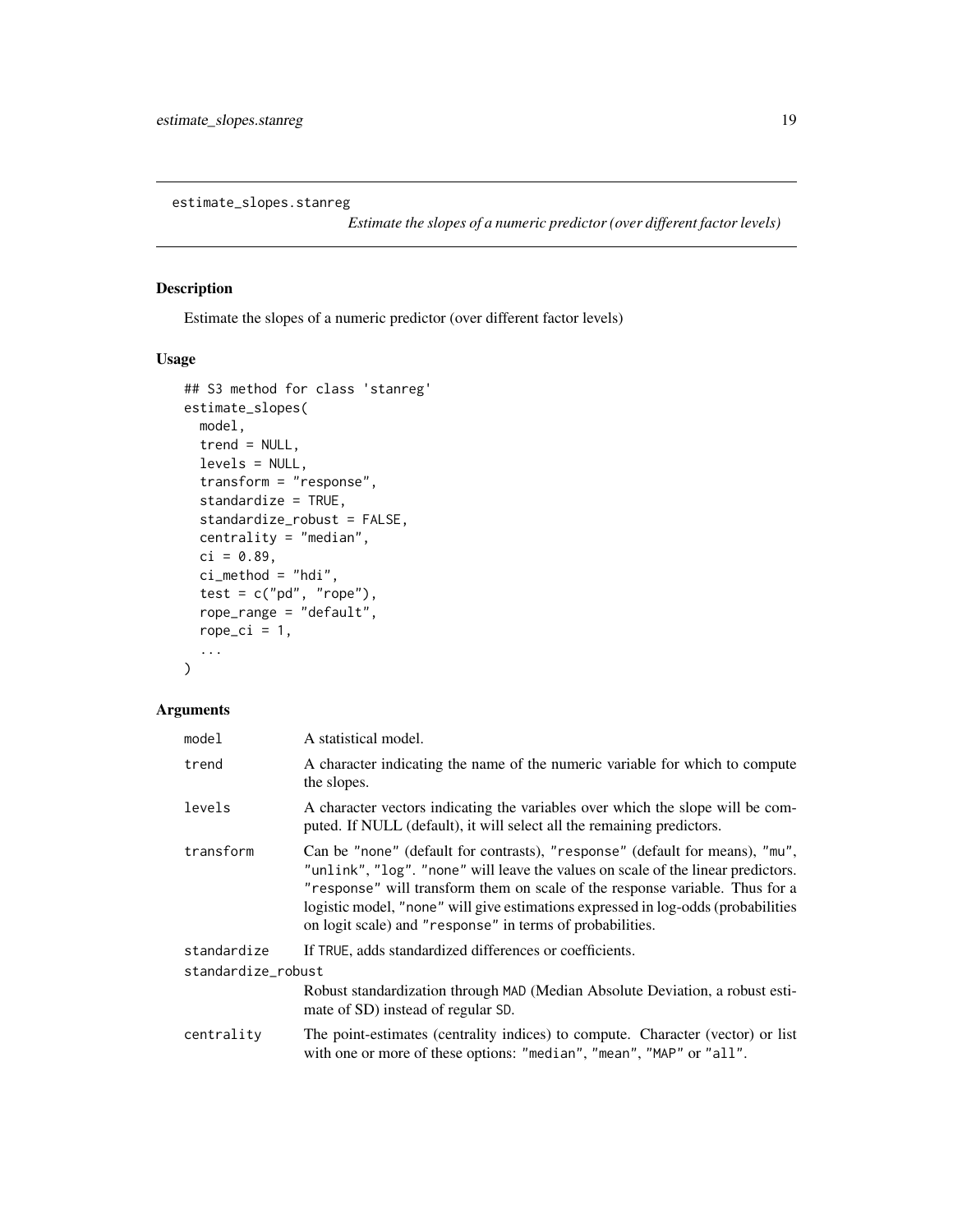<span id="page-19-0"></span>

| ci         | Credible Interval (CI) level. Default to 0.89 (89%). See ci for further details.                                                                                                                                                                                                                                                                                                                                 |
|------------|------------------------------------------------------------------------------------------------------------------------------------------------------------------------------------------------------------------------------------------------------------------------------------------------------------------------------------------------------------------------------------------------------------------|
| ci method  | The type of index used for Credible Interval. Can be "HDI" (default, see hdi),<br>"ETI" (see eti) or "SI" (see si).                                                                                                                                                                                                                                                                                              |
| test       | The indices of effect existence to compute. Character (vector) or list with one or<br>more of these options: "p_direction" (or "pd"), "rope", "p_map", "equivalence_test"<br>(or "equitest"), "bayesfactor" (or "bf") or "all" to compute all tests. For<br>each "test", the corresponding <b>bayestestR</b> function is called (e.g. rope or $p$ _direction)<br>and its results included in the summary output. |
| rope_range | ROPE's lower and higher bounds. Should be a list of two values $(e.g., c(-0.1, 0.1))$<br>or "default". If "default", the bounds are set to $x + -0.1*SD$ (response).                                                                                                                                                                                                                                             |
| rope_ci    | The Credible Interval (CI) probability, corresponding to the proportion of HDI,<br>to use for the percentage in ROPE.                                                                                                                                                                                                                                                                                            |
| $\ddotsc$  | Arguments passed to or from other methods.                                                                                                                                                                                                                                                                                                                                                                       |
|            |                                                                                                                                                                                                                                                                                                                                                                                                                  |

#### Examples

library(modelbased)

```
if (require("rstanarm")) {
 model <- stan_glm(Sepal.Width ~ Species * Petal.Length, data = iris)
 estimate_slopes(model)
}
```
estimate\_smooth *Describe the smooth term (for GAMs) or non-linear predictors*

#### Description

This function summarise the smooth term trend in terms of linear segments. Using the aproximative derivative, it separates a non-linear vector into quasi-linear segments (in which the trend is either positive or negative). Each of this segment its characterised by its beginning, end, size (in proportion, relative to the total size) trend (the linear regression coefficient) and linearity (the R2 of the linear regression).

```
estimate_smooth(
 model,
  smooth = NULL,levels = NULL,
  length = 200,transform = "response",
  ...
)
```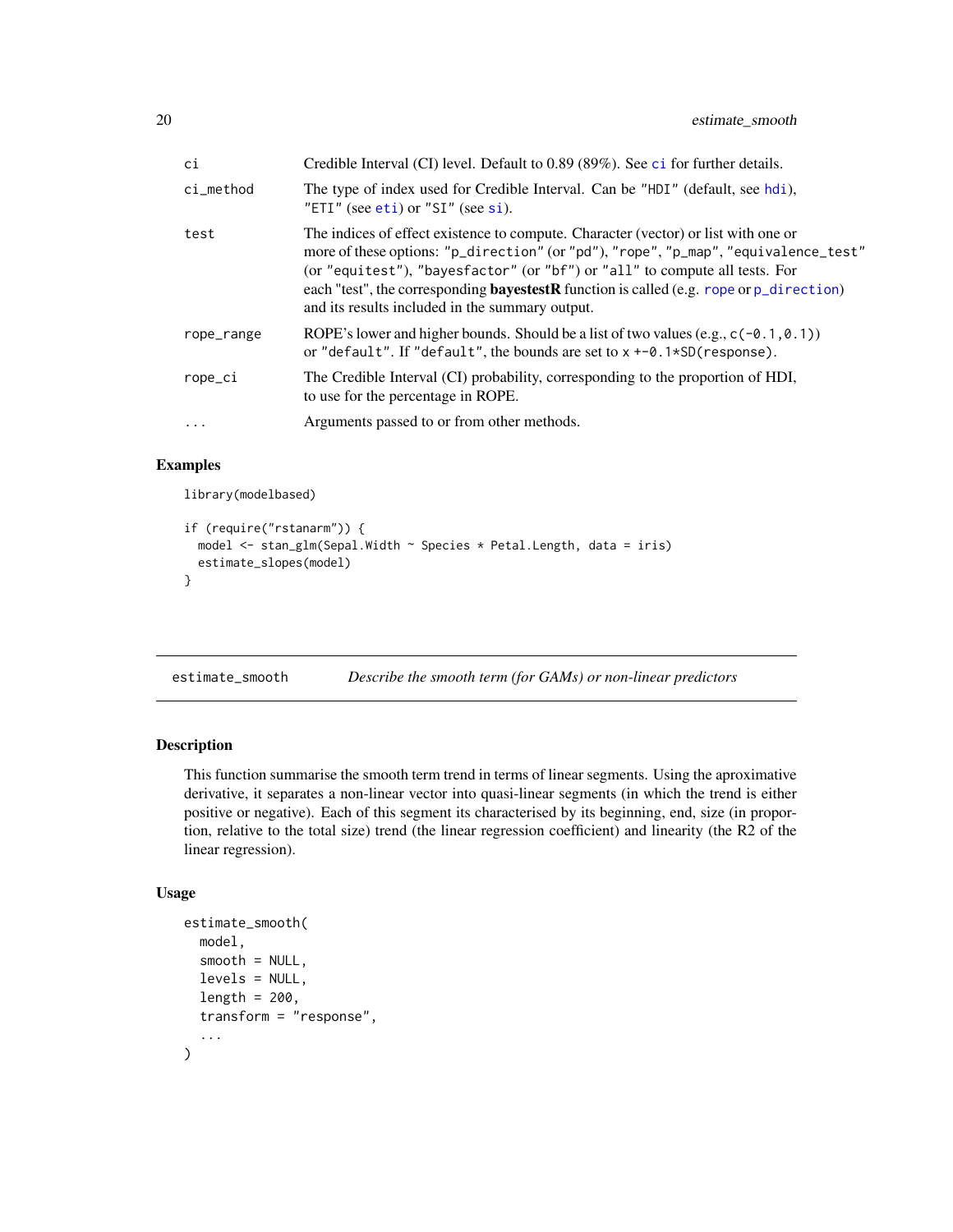<span id="page-20-0"></span>

| model     | A statistical model.                                                                                                                                                                                                                                                                                                                                                                               |
|-----------|----------------------------------------------------------------------------------------------------------------------------------------------------------------------------------------------------------------------------------------------------------------------------------------------------------------------------------------------------------------------------------------------------|
| smooth    | A character indicating the name of the "smooth" term.                                                                                                                                                                                                                                                                                                                                              |
| levels    | A character vectors indicating the variables over which the slope will be com-<br>puted. If NULL (default), it will select all the remaining predictors.                                                                                                                                                                                                                                           |
| length    | Passed to visualisation_matrix if data = "grid".                                                                                                                                                                                                                                                                                                                                                   |
| transform | Can be "none" (default for contrasts), "response" (default for means), "mu",<br>"unlink", "log". "none" will leave the values on scale of the linear predictors.<br>"response" will transform them on scale of the response variable. Thus for a<br>logistic model, "none" will give estimations expressed in log-odds (probabilities<br>on logit scale) and "response" in terms of probabilities. |
| $\cdots$  | Arguments passed to or from other methods.                                                                                                                                                                                                                                                                                                                                                         |

#### Details

See the documentation for your object's class:

• [Bayesian models \(stanreg and brms\)](#page-20-1)

#### Value

A dataframe of linear description of non-linear terms.

<span id="page-20-1"></span>estimate\_smooth.stanreg

*Describe the smooth term (for GAMs) or non-linear predictors*

# Description

Describe the smooth term (for GAMs) or non-linear predictors

```
## S3 method for class 'stanreg'
estimate_smooth(
 model,
 smooth = NULL,
 levels = NULL,
 length = 200,
  transform = "response",
 centrality = "median",
  ...
)
```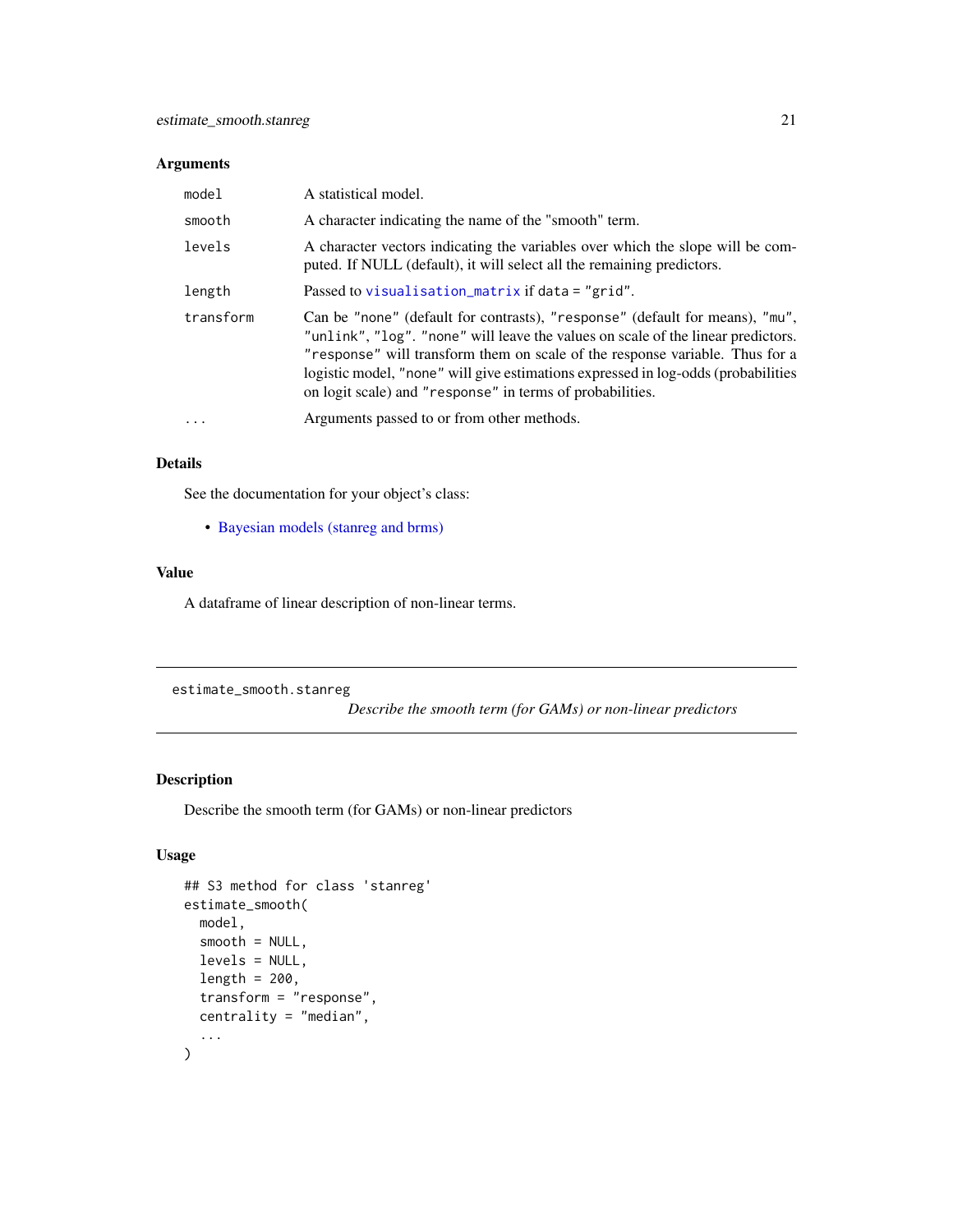<span id="page-21-0"></span>

| model      | A statistical model.                                                                                                                                                                                                                                                                                                                                                                               |
|------------|----------------------------------------------------------------------------------------------------------------------------------------------------------------------------------------------------------------------------------------------------------------------------------------------------------------------------------------------------------------------------------------------------|
| smooth     | A character indicating the name of the "smooth" term.                                                                                                                                                                                                                                                                                                                                              |
| levels     | A character vectors indicating the variables over which the slope will be com-<br>puted. If NULL (default), it will select all the remaining predictors.                                                                                                                                                                                                                                           |
| length     | Passed to visualisation_matrix if $data = "grid".$                                                                                                                                                                                                                                                                                                                                                 |
| transform  | Can be "none" (default for contrasts), "response" (default for means), "mu",<br>"unlink", "log". "none" will leave the values on scale of the linear predictors.<br>"response" will transform them on scale of the response variable. Thus for a<br>logistic model, "none" will give estimations expressed in log-odds (probabilities<br>on logit scale) and "response" in terms of probabilities. |
| centrality | The point-estimates (centrality indices) to compute. Character (vector) or list<br>with one or more of these options: "median", "mean", "MAP" or "all".                                                                                                                                                                                                                                            |
| $\ddotsc$  | Arguments passed to or from other methods.                                                                                                                                                                                                                                                                                                                                                         |

#### Examples

library(modelbased)

```
if (require("rstanarm")) {
 model <- stan_gamm4(Sepal.Width ~ s(Petal.Length), data = iris)
 estimate_smooth(model)
 model <- stan_glm(Sepal.Width ~ poly(Petal.Length, 2), data = iris)
 estimate_smooth(model)
 model <- stan_gamm4(Sepal.Width ~ Species + s(Petal.Length), data = iris)
 estimate_smooth(model)
 model <- stan_glm(Sepal.Width ~ Species * poly(Petal.Length, 2), data = iris)
 estimate_smooth(model)
 estimate_smooth(model, levels = "Species")
}
```
find\_inversions *Find points of inversion*

#### Description

Find points of inversion of a curve.

#### Usage

find\_inversions(x)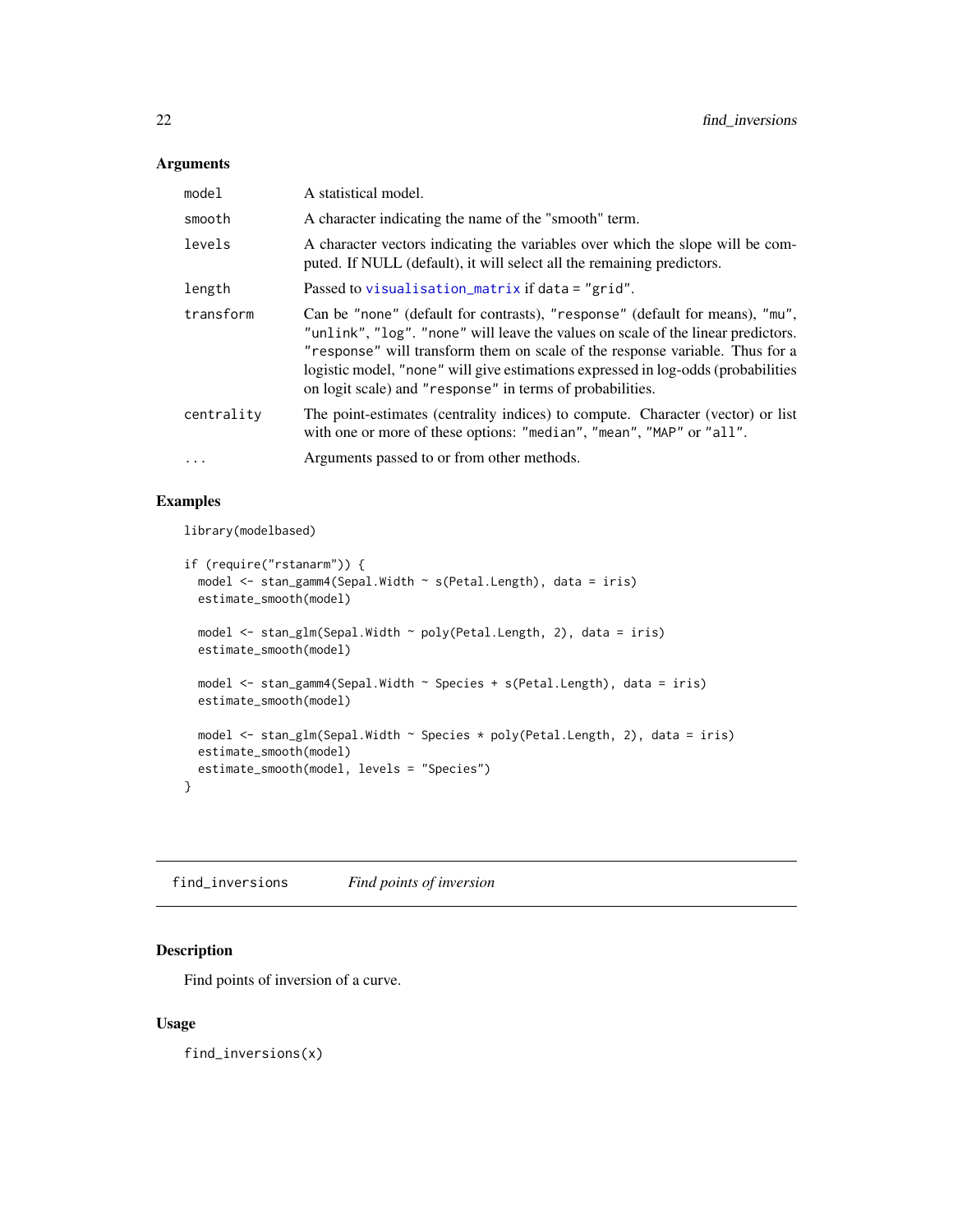#### <span id="page-22-0"></span>reshape\_draws 23

#### Arguments

x A numeric vector.

# Value

Vector of inversion points.

#### Examples

```
x \le -\sin(\sec(\theta, 4 \times \pi), \text{length.out} = 100)plot(x, type = "b")find_inversions(x)
```
reshape\_draws *Reshape estimations with Bayesian posterior draws to long format*

#### Description

Reshape data.frame of estimations with Bayesian posterior draws to long format.

#### Usage

reshape\_draws(draws)

#### Arguments

draws data.frame containing posterior draws obtained from estimate\_response or estimate\_link.

#### Value

Data frame of reshaped draws in long format.

#### Examples

```
if (require("rstanarm")) {
 model <- stan_glm(Sepal.Width ~ Species * Petal.Length, data = iris)
 estimates <- estimate_response(model, keep_draws = TRUE, draws = 200)
 reshape_draws(estimates)
}
```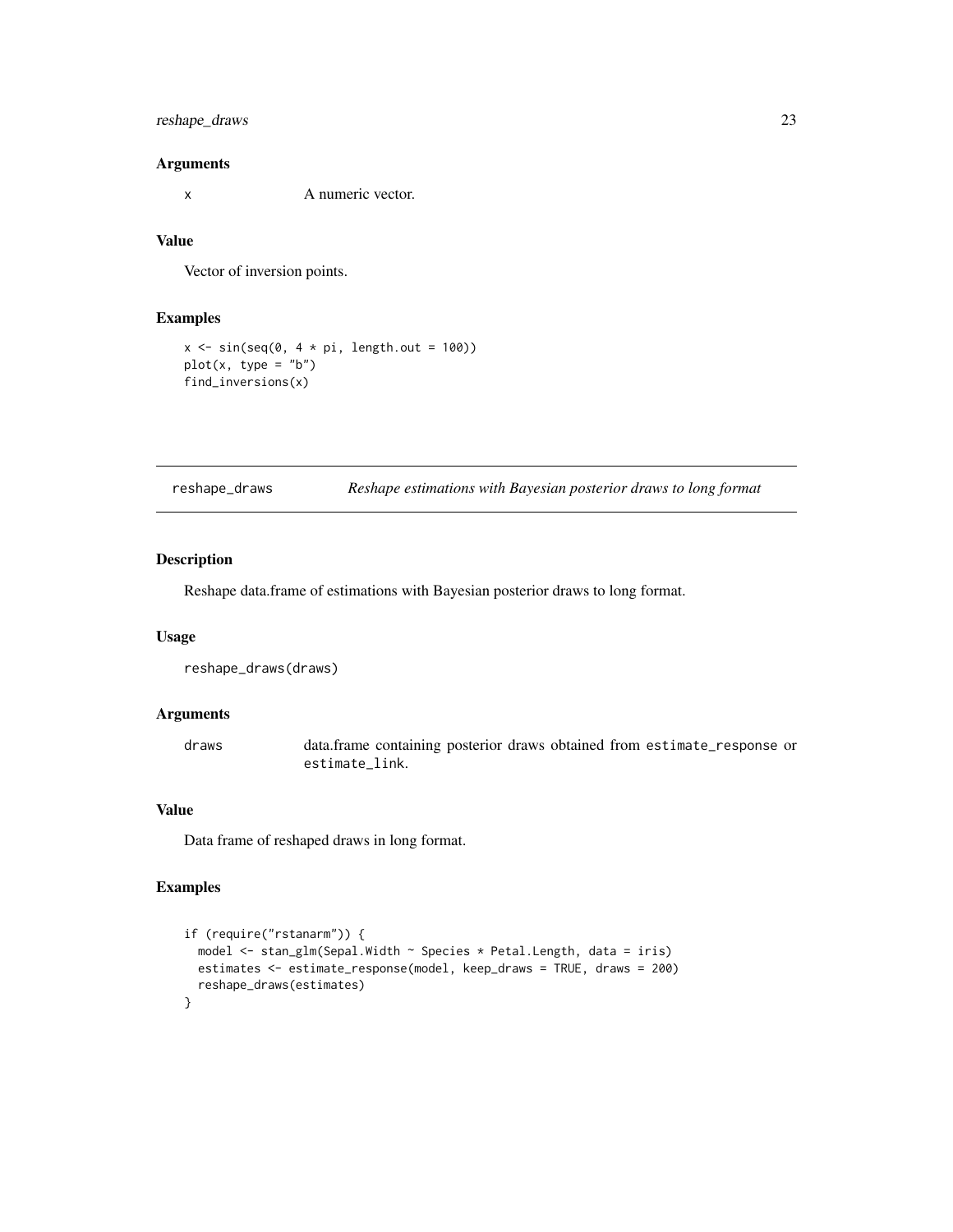<span id="page-23-0"></span>

#### Description

Smoothing a vector or a time series. For data.frames, the function will smooth all numeric variables stratified by factor levels (i.e., will smooth within each factor level combination).

#### Usage

```
smoothing(x, method = "loess", strength = 0.25, ...)
```
#### Arguments

| x.        | A numeric vector.                                                                                         |
|-----------|-----------------------------------------------------------------------------------------------------------|
| method    | Can be "loess" (default) or "smooth". A loess smoothing can be slow.                                      |
| strength  | This argument only applies to smooth_method = "loess". Degree of smoothing<br>passed to span (see loess). |
| $\ddotsc$ | Arguments passed to or from other methods.                                                                |

#### Value

A smoothed vector or data frame.

#### Examples

```
x \le -\sin(\sec(\theta, 4 * \pi), \text{length.out} = 100) + \text{norm}(100, 0, 0.2)plot(x, type = "l")lines(smoothing(x, method = "smooth"), type = "l", col = "blue")
lines(smoothing(x, method = "loess"), type = "l", col = "red")x \le -\sin(\sec(\theta, 4 * \pi), \text{length.out} = 10000) + \text{norm}(10000, 0, 0.2)plot(x, type = "l")lines(smoothing(x, method = "smooth"), type = "l", col = "blue")lines(smoothing(x, method = "loess"), type = "l", col = "red")
```
<span id="page-23-1"></span>visualisation\_matrix *Create a reference grid*

#### Description

Create a reference matrix, useful for visualisation, with evenly spread and combined values.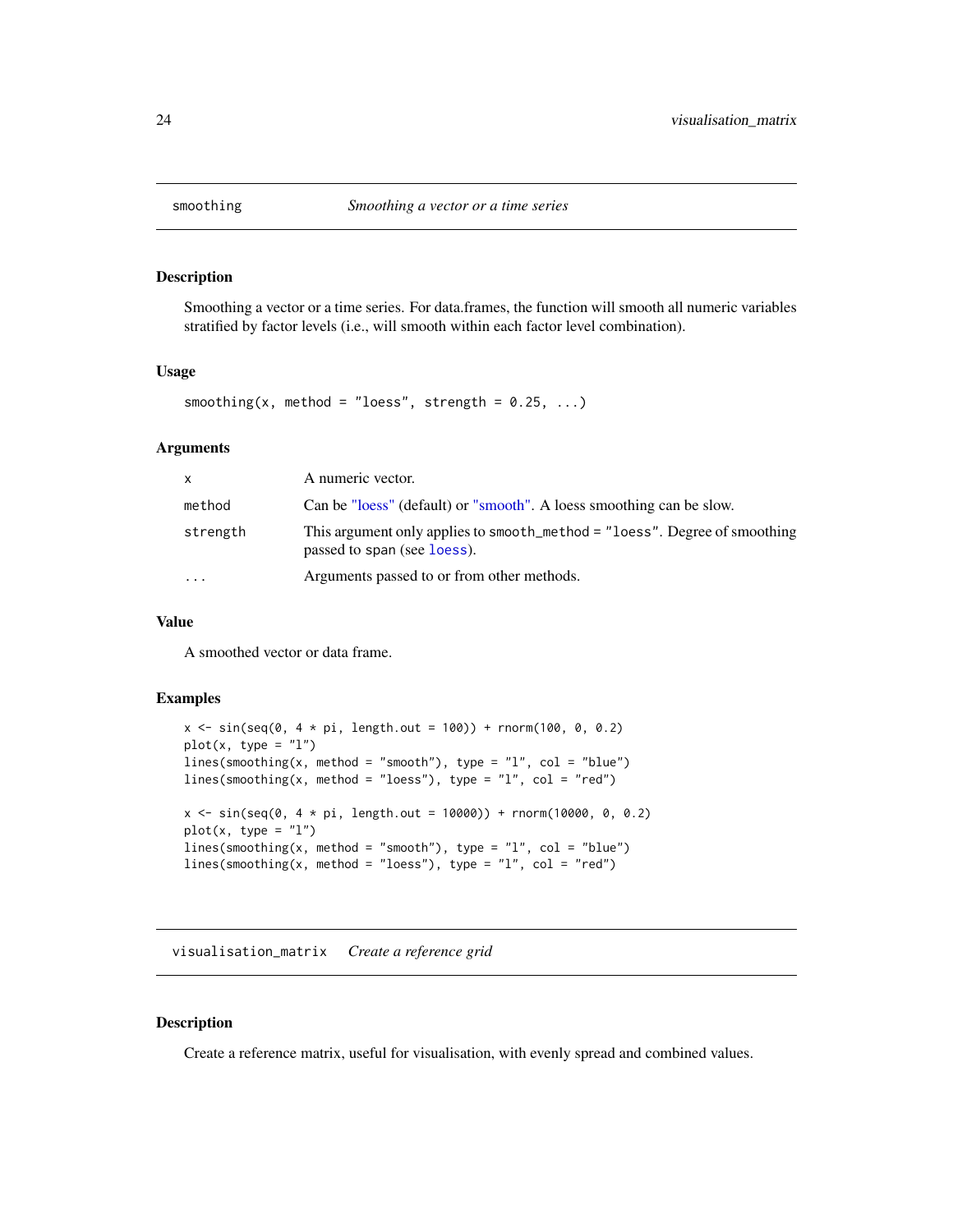# visualisation\_matrix 25

# Usage

```
visualisation_matrix(
 x,
  target = "all",
 length = 10,
 factors = "reference",
 numerics = "mean",
 preserve_range = FALSE,
 standardize = FALSE,
 standardize_robust = FALSE,
 reference = x,
 na.rm = TRUE,...
)
```
# Arguments

| $\times$           | An object from which to construct the reference grid.                                                                                                                                                                                                                                                                                                                                                                                                                                                                                             |
|--------------------|---------------------------------------------------------------------------------------------------------------------------------------------------------------------------------------------------------------------------------------------------------------------------------------------------------------------------------------------------------------------------------------------------------------------------------------------------------------------------------------------------------------------------------------------------|
| target             | Can be "all" or list of characters indicating columns of interest. Can also contain<br>assignments (e.g., target = "Sepal. Length = $2$ " or target = $c$ ("Sepal. Length<br>= 2", "Species = 'setosa'") - note the usage of single and double quotes to<br>assign strings within strings). The remaining variables will be fixed.                                                                                                                                                                                                                |
| length             | Length of numeric target variables.                                                                                                                                                                                                                                                                                                                                                                                                                                                                                                               |
| factors            | Type of summary for factors. Can be "combination" (include all unique values),<br>"reference" (set at the reference level) or "mode" (set at the most common level).                                                                                                                                                                                                                                                                                                                                                                              |
| numerics           | Type of summary for numeric values. Can be "combination" (include all unique<br>values), any function ("mean", "median", ) or a value (e.g., numerics = $\theta$ ).                                                                                                                                                                                                                                                                                                                                                                               |
|                    | preserve_range In the case of combinations between numeric variables and factors, setting preserve_range<br>= TRUE removes observations where the value of the numeric variable is origi-<br>nally not present in the range of its factor level.                                                                                                                                                                                                                                                                                                  |
| standardize        | The numeric target value is spread as deviations from the mean, with the cen-<br>tral value being the mean (or the median if standardize_robust is TRUE).<br>For instance, if $x$ is a vector of mean 1 and SD 2.5, and a standardized grid is<br>required of length 3, the result will be c(Mean-1*SD, Mean, Mean+1*SD), i.e.,<br>$c(-1.5, 1, 3.5)$ . Each value represents deviations (in terms of SD or MAD)<br>from the central value. This needs the length argument to be an even integer,<br>so that the central value represent the mean. |
| standardize_robust |                                                                                                                                                                                                                                                                                                                                                                                                                                                                                                                                                   |
|                    | Standardization based on median and MAD (a robust equivalent of the SD).                                                                                                                                                                                                                                                                                                                                                                                                                                                                          |
| reference          | The reference vector from which to compute the mean and SD.                                                                                                                                                                                                                                                                                                                                                                                                                                                                                       |
| $na$ . $rm$        | Remove NaNs.                                                                                                                                                                                                                                                                                                                                                                                                                                                                                                                                      |
| $\cdots$           | Arguments passed to or from other methods.                                                                                                                                                                                                                                                                                                                                                                                                                                                                                                        |

#### Value

Reference grid data frame.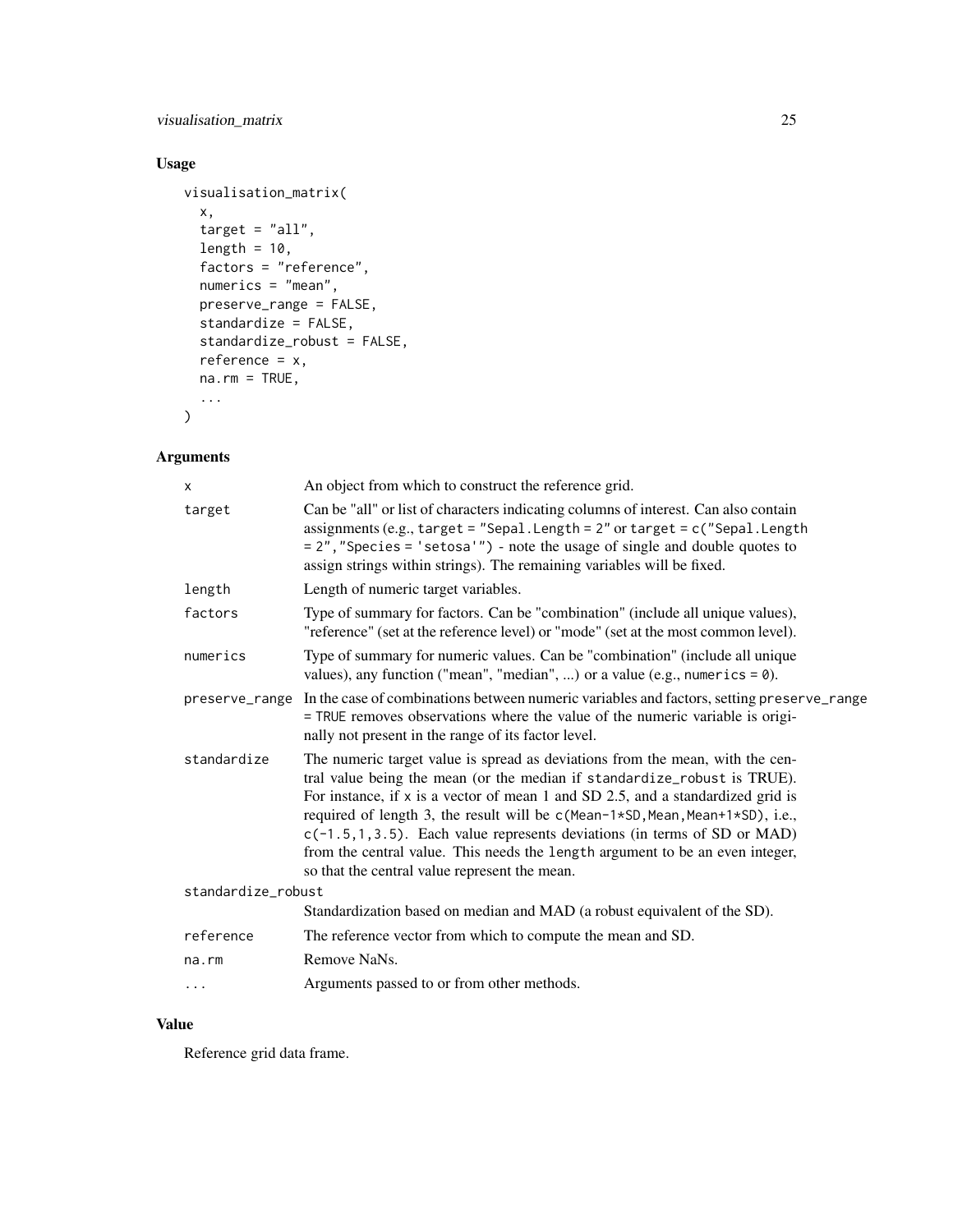#### Examples

library(modelbased)

```
visualisation_matrix(iris, target = "Sepal.Length")
visualisation_matrix(iris, target = "Sepal.Length", factors = "combinations")
visualisation_matrix(iris, target = c("Sepal.Length", "Species"), length = 3)
visualisation_matrix(iris, target = c("Sepal.Length", "Species"), numerics = 0)
visualisation_matrix(iris, target = c("Sepal.Length = 3", "Species"))
visualisation_matrix(iris, target = c("Sepal.length = c(3, 1)", "Species = 'setosa"))visualisation_matrix(iris, target = "Sepal.Length", standardize = TRUE, length = 3)
```
zero\_crossings *Find zero crossings of a vector*

#### Description

Find zero crossings of a vector, i.e., indices when the numeric variable crosses 0.

#### Usage

zero\_crossings(x)

#### Arguments

x A numeric vector.

#### Value

Vector of zero crossings.

#### See Also

Based on the uniroot.all function from the rootSolve package.

#### Examples

```
x \le -\sin(\sec(\theta, 4 \times \pi), \text{length.out} = 100)plot(x)
zero_crossings(x)
```
<span id="page-25-0"></span>